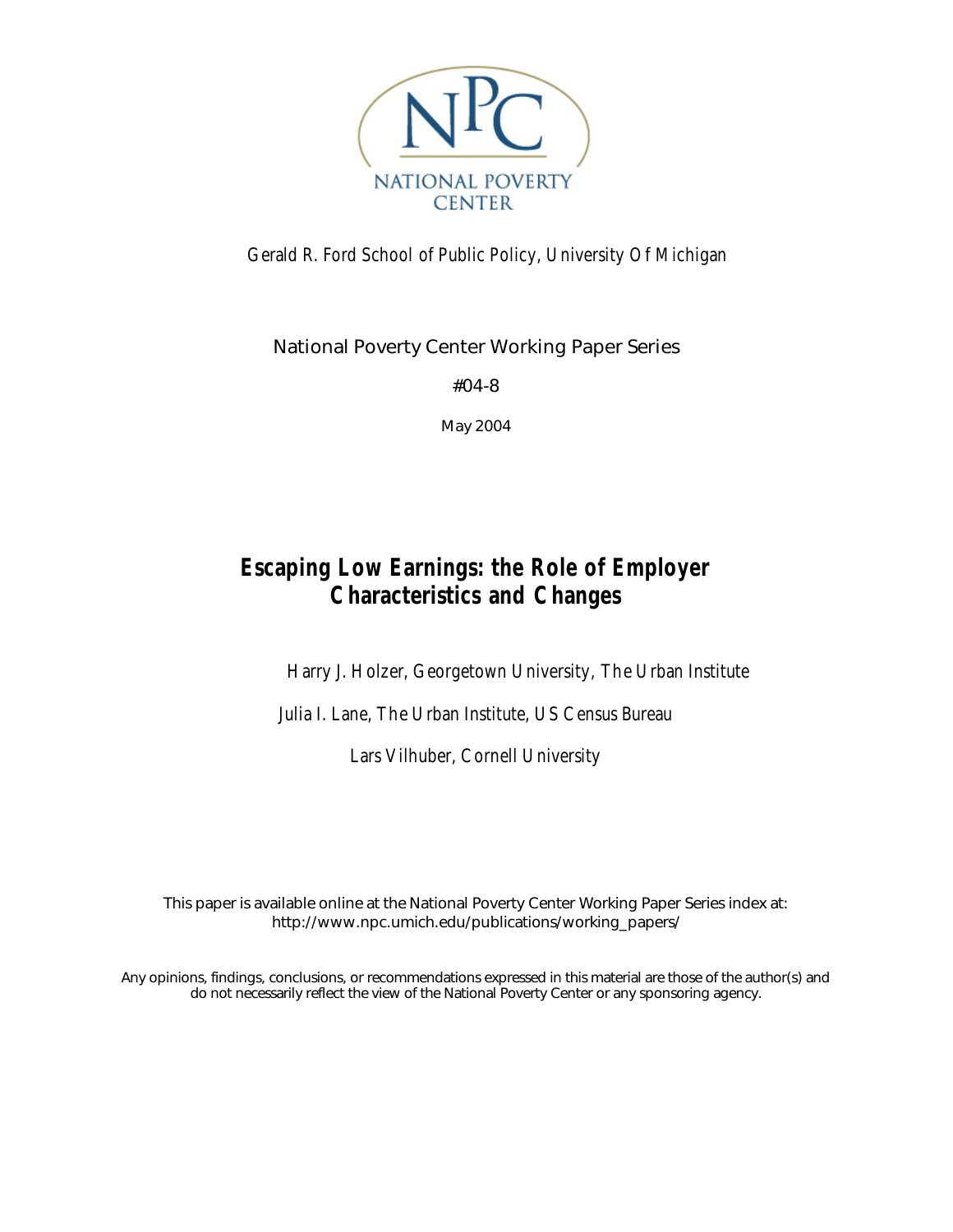# **ESCAPING LOW EARNINGS: THE ROLE OF EMPLOYER CHARACTERISTICS AND CHANGES**

Harry J. Holzer Georgetown University The Urban Institute

Julia I. Lane The Urban Institute US Census Bureau

Lars Vilhuber Cornell University

October 2003

This document reports the results of research and analysis undertaken by the U.S. Census Bureau staff. It has undergone a Census Bureau review more limited in scope than that given to official Census Bureau publications. This document is released to inform interested parties of ongoing research and to encourage discussion of work in progress. This research is a part of the U.S. Census Bureau's Longitudinal Employer-Household Dynamics Program (LEHD), which is partially supported by the National Science Foundation Grant SES-9978093 to Cornell University (Cornell Institute for Social and Economic Research), the National Institute on Aging, and the Alfred P. Sloan Foundation. The views expressed herein are attributable only to the author(s) and do not represent the views of the U.S. Census Bureau, its program sponsors or data providers. Some or all of the data used in this paper are confidential data from the LEHD Program. The U.S. Census Bureau is preparing to support external researchers' use of these data; please contact U.S. Census Bureau, LEHD Program, Demographic Surveys Division, FOB 3, Room 2138, 4700 Silver Hill Rd., Suitland, MD 20233, USA. The research was also funded by grants from the Russell Sage and Rockefeller Foundations and the Employment and Training Administration. We are grateful to Henry Jackson and George Putnam of the Illinois Department of Employment Security, and also to the editor and two referees at the ILRR, for their helpful comments.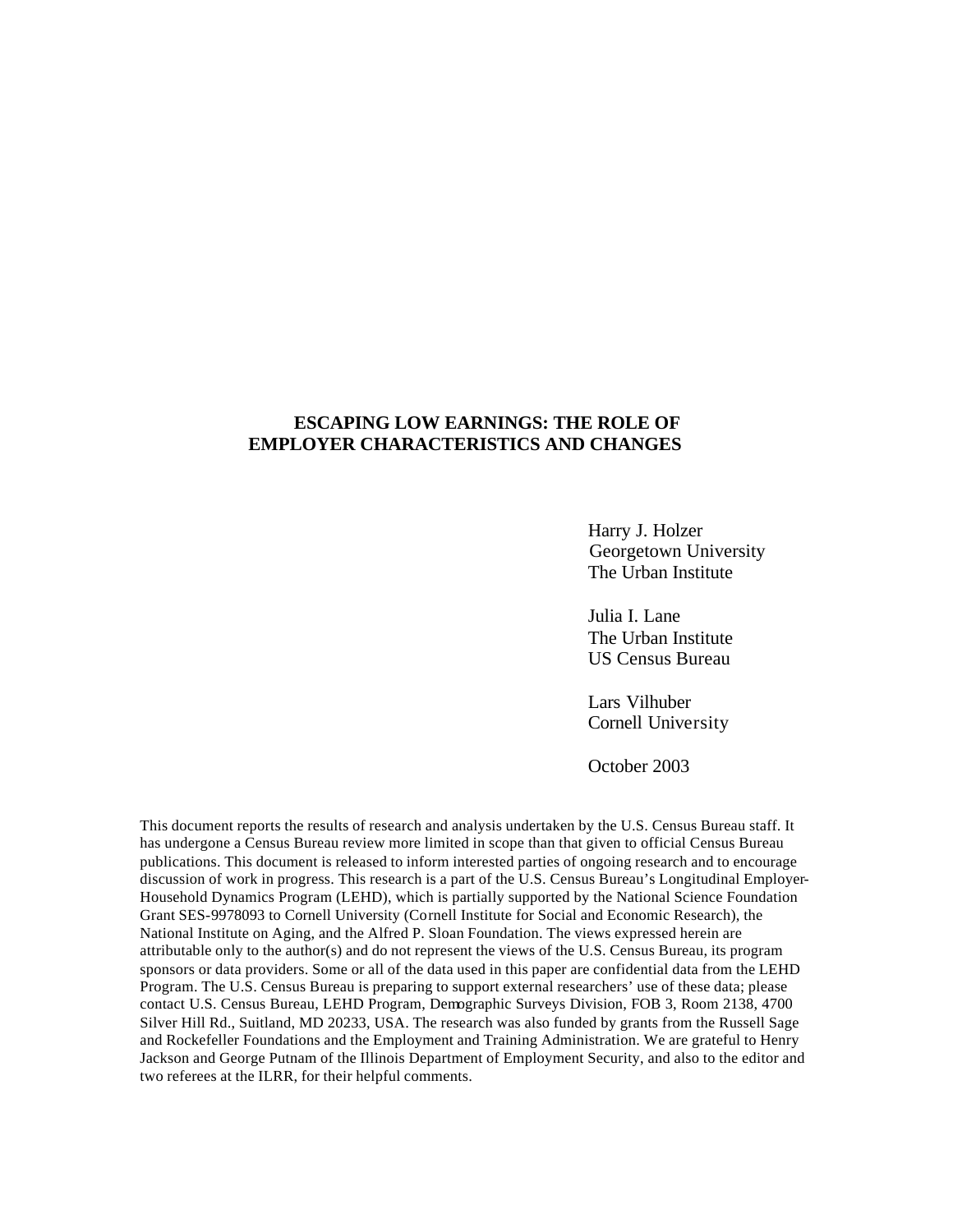# **ABSTRACT**

In this paper, we analyze the extent to which escape from or entry into low earnings among adult workers is associated with changes in their employers and firm characteristics. We do so using a unique dataset based on individual Unemployment Insurance wage records that are matched to other Census data. Our results show considerable mobility into and out of low earnings status, even for adults. They indicate that job changes are an important part of the process by which workers escape or enter low-wage status, and that changes in employer characteristics help to account for these changes. Matches between personal and firm characteristics also contribute to observed earning outcomes.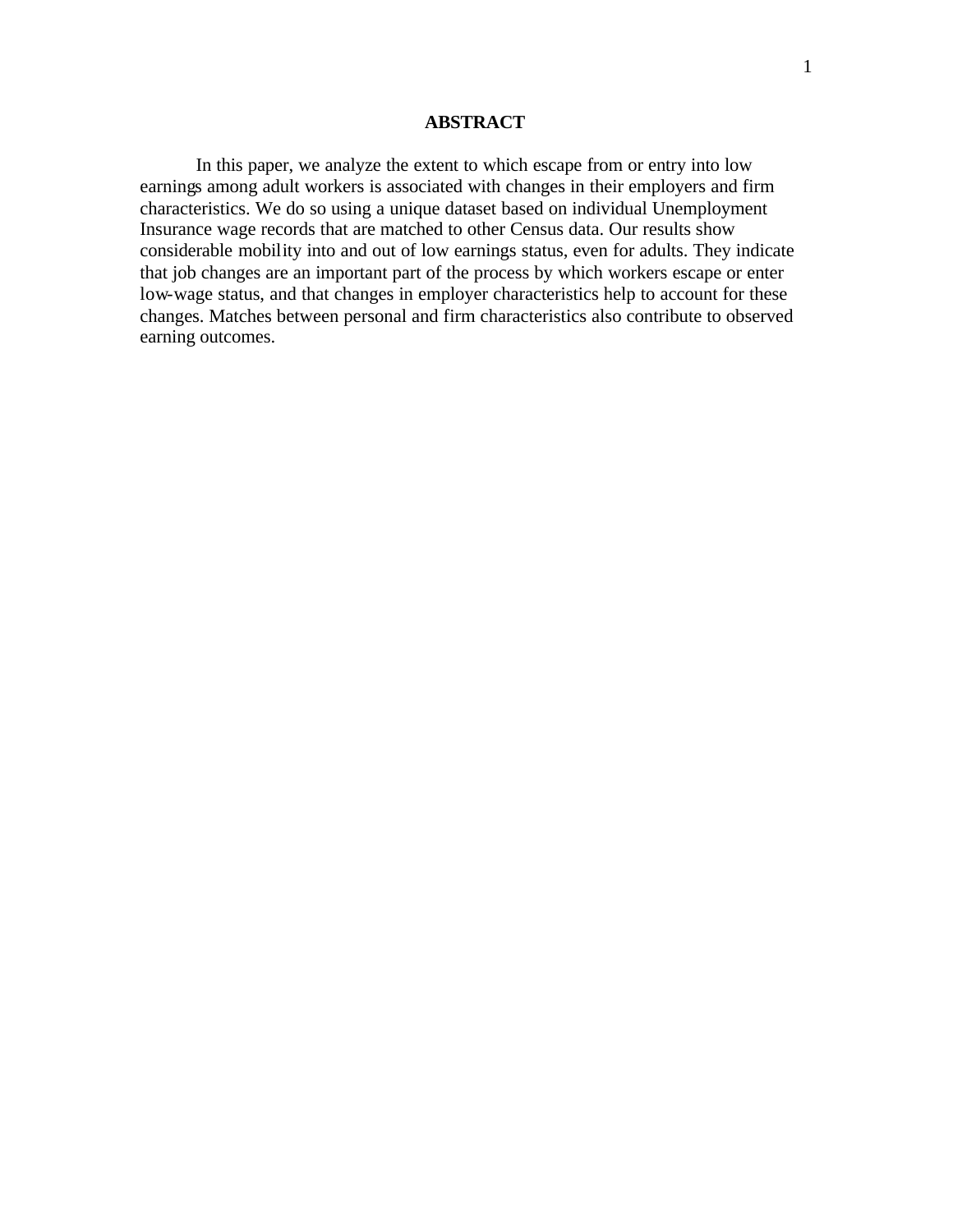As welfare reform has been implemented throughout the U.S. in the late 1990's, millions of low-wage female workers have entered the labor market. While their ability to find and retain employment has been higher than initially thought, concern remains about the levels of wages and benefits that they earn and their potential for earnings growth over time (e.g., Committee for Economic Development, 2000; Strawn *et. al*. 2001). Indeed, these factors will be critical determinants of the extent to which low-wage women will be able to escape poverty and achieve economic self-sufficiency for themselves and their families. And these issues are clearly just as relevant to low-wage male workers as to their female counterparts.

Yet some very fundamental questions remain about workers in low-wage labor markets in the 1990's and beyond. Among these questions are the following:

• To what extent do low-wage workers experience enough earnings growth over time to "escape" their low-wage or poverty status?

• Do the processes by which workers escape low-wage status differ across demographic groups – especially by gender and age?

• How important is wage growth *within* jobs, as opposed to mobility *across* jobs and employers, for those who escape low-wage status?

• What characteristics of *employers* contribute the most to success in the low-wage market, and which workers are matched to these employers? How important is the quality of that *match* for achieving success in the low-wage market, as opposed to individual skills and other attributes?

This paper presents evidence on low-wage workers and their jobs and earnings from an important new source of data: data from the Longitudinal Employer-Household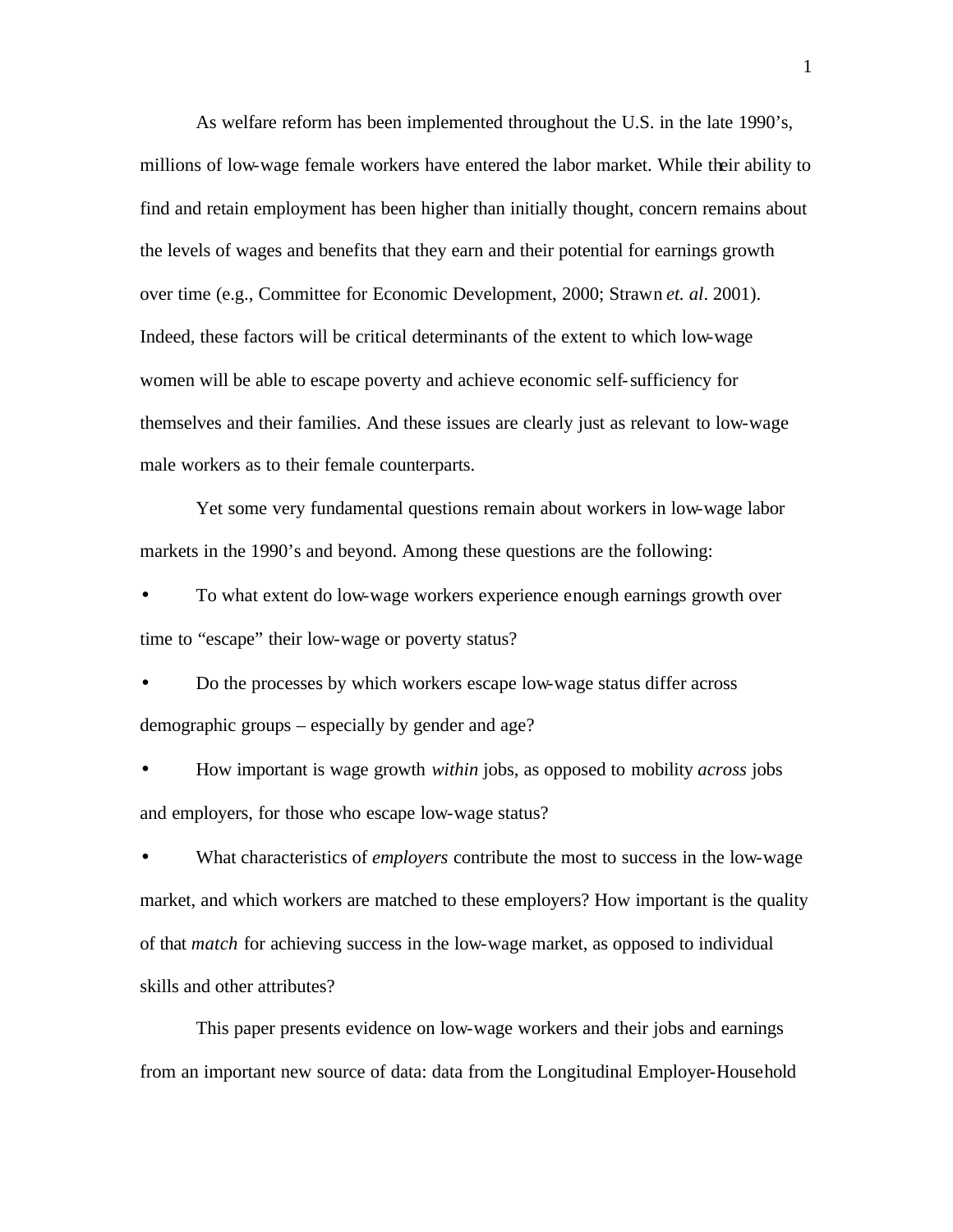Dynamics program (LEHD) currently being compiled at the U.S. Census Bureau. The data from this program match the universe of Unemployment Insurance wage records over the 1990's or earlier to data from the various household and economic surveys of the Census Bureau, as we describe below. The data have been transformed to allow us to analyze a wide range of issues regarding workers, their employers, the interactions between them and their dynamics over time.

Using a subsample of LEHD data from the state of Illinois in the 1990's, we here try to establish some important basic facts about the relationships between low-wage workers and their employers, how these attachments change over time, and a few of the implications of these dynamics for workers and their ability to escape low earnings. Essentially, we find *that job changes contribute importantly to observed earnings growth among low earners*, especially when they result in improvements in the characteristics of employers to whom these workers are "matched."

### **Results from Previous Research**

Earnings growth among workers who initially have low wages can occur through at least two different mechanisms. They can rise within a particular firm, as the worker gains on-the-job training and accumulates tenure; or, alternatively, the worker can gain from turnover and mobility across firms while searching for (or "matching" to) a better job.<sup>1</sup>An individual's choice across these alternative paths will depend not only on their own skills and preferences, but also on the attractiveness of their current employer

 $1$  Large literatures on both topics can be found within labor economics, though relatively little of these literatures focus on the low-wage labor market *per se*. See Willis (1986) for an earlier review of the literature on human capital and on-the-job training while Farber (2000) provides a more recent review of literature on turnover and mobility across jobs.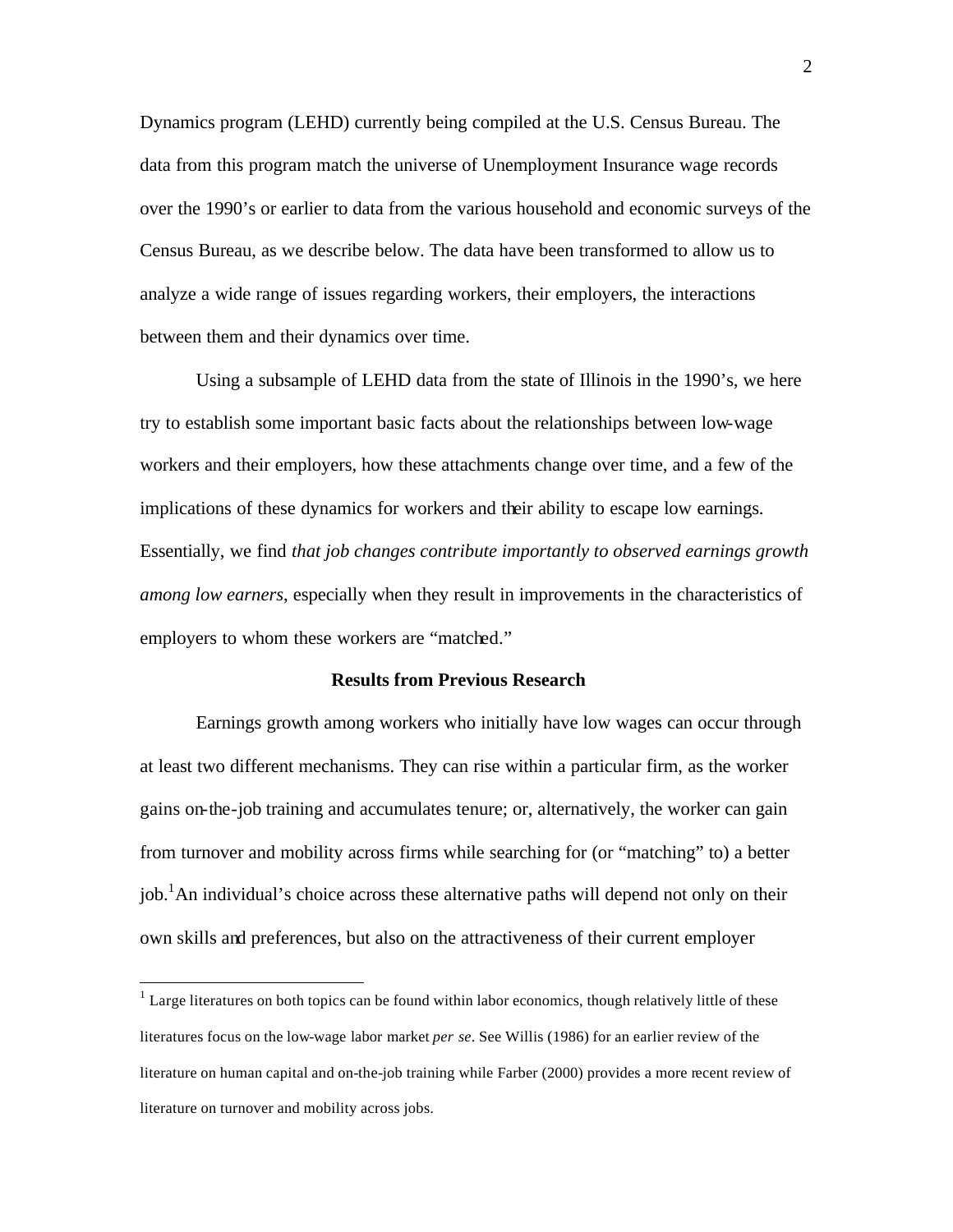(relative to other potential employers in the labor market) and on the quality of the match between the two. When the worker's skills or job performance are particularly weak or the match with the employer is especially poor, (s)he may be involuntarily terminated from the current job and forced to seek new employment, regardless of the attractiveness of that job and other opportunities.

Either way, the quality of the firms to which individuals have access should be an important determinant of their ability to improve their earnings over time. The quality of any given firm in this regard will reflect the overall level of wages (and also benefits) that they pay, controlling for worker qua lity; and opportunities for earnings growth there over time. But access to high-quality firms may be limited for some low earners, independently of their skill levels, due to discrimination, poor information, weak employment networks, and the like. These issues have, of course, been noted in a long tradition of work that focuses on the "person" v. the "job", and on the extent to which there are "good" v. "bad" jobs for the same less-skilled individuals. $2$ 

What has the empirical evidence shown on returns to experience v. turnover/mobility, particularly for low-wage workers? Several studies of turnover and its effects on wage growth have been done using data from the National Longitudinal Survey of Youth (NLSY79) – such as those by Royalty (1998) and Gladden and Taber (2000). For instance, these studies clearly indicate the fairly positive effects of voluntary (or job-to-job) turnover on wage growth, and the more negative effects of involuntary (or

<sup>&</sup>lt;sup>2</sup> This tradition includes the "dual labor markets" literature of the 1970's (e.g., Doeringer and Piore, 1971) as well as the "efficiency wage" literature of the 1980's (e.g., Katz, 1987).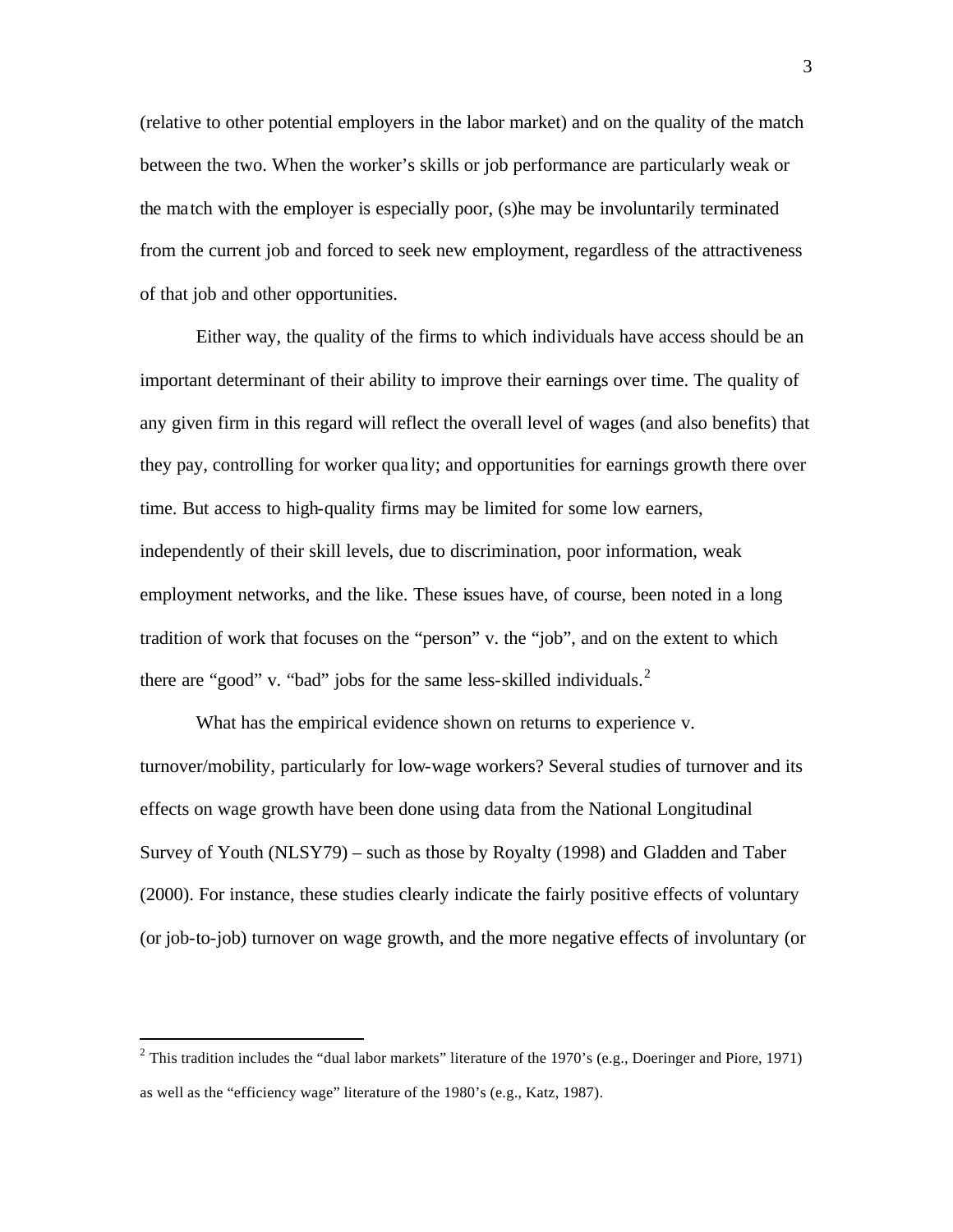job-to-nonemployment) turnover.<sup>3</sup> The returns to work experience for low-wage workers have also been documented in this work (particularly by Gladden and Taber and also by Burtless, 1995). But the NLSY79 contains very little information on the characteristics of the employers of these workers; and it is too small to analyze employment and dynamics for detailed groups of low-wage workers, and particularly adults. Furthermore, much of the data are from the 1980's, though low-wage labor markets have likely evolved a good deal since that time.

Other studies have focused on the role of employers and their characteristics or hiring behaviors in determining which less-educated workers get hired into different kinds of jobs (e.g., Bishop, 1993; Holzer, 1996); and on the role of employers in the wage-determination process (Katz, 1986; Groshen, 1991). These papers have often used data from particular surveys of employers and/or matched data on employers and some of their employees. But the samples used in this body of work have generally been fairly small, often limited to particular firms or sectors of the workforce; and they are mostly cross-sectional in nature – all of which has limited the extent to which we can learn about the dynamics of employment and earnings growth for low-wage workers from these studies.

 In recent years, a new body of literature has arisen that uses matched employeremployee data with large samples, many of which are longitudinal in nature.<sup>4</sup> These new datasets enable researchers to analyse both sides of the labor market – because

 $3$  See also Topel and Ward (1992) for evidence on wage growth of young workers in the 1960's using the Longitudinal Employer-Employee Database (LEED).

<sup>4</sup> For a recent collection of these studies see Haltiwanger *et. al*. (2000). The literature on matched employer-employee data is reviewed by Abowd and Kramarz (1999).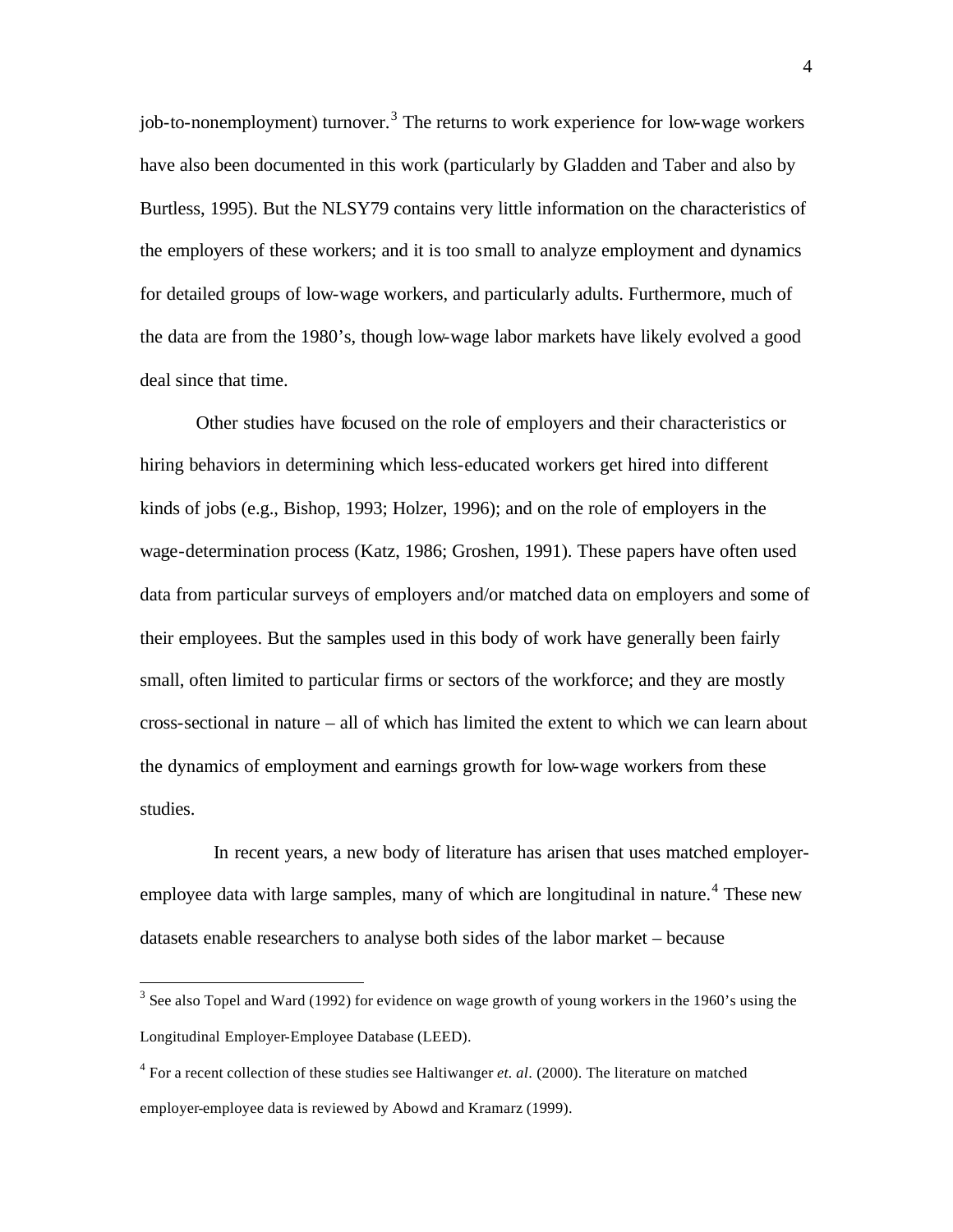information is now available on firms, workers, and the interaction between the two. This permits the construction of controls for both worker and firm heterogeneity, and provides considerably more understanding of the sources of earnings variation. While regressions using worker based datasets typically explain less than 30% of earnings variation, the incorporation of such controls increases the proportion explained to as much as 90% (Abowd et al., 2003) – with firm specific factors explaining about half of the variation. The new data also permit new insights into our understanding of the effects of key measures on earnings. For example, while a standard regression might suggest that the return to 10 years experience is about 47% for men, this changes to 99% once the regression is estimated using longitudinal information on both workers and firms (Abowd et al. 2003).

These results should have particular relevance to the analysis of the low-wage labor market – particularly given the new policy focus on jobs, employers and how workers advance within (or out of) this market. However, there has been no U.S. research using such data.

#### **Data and Methods Used**

In this study, we take advantage of a new database that enables us to match U.S. workers with past and present employers, and contains characteristics of both the workers and the firms. This database consists of quarterly establishment records of the employment and earnings of almost all individuals who worked in the state of Illinois from the first quarter of 1990 to the third quarter of 1998. These type of data have been extensively described elsewhere (Haltiwanger, Lane and Spletzer, 2000), but it is worth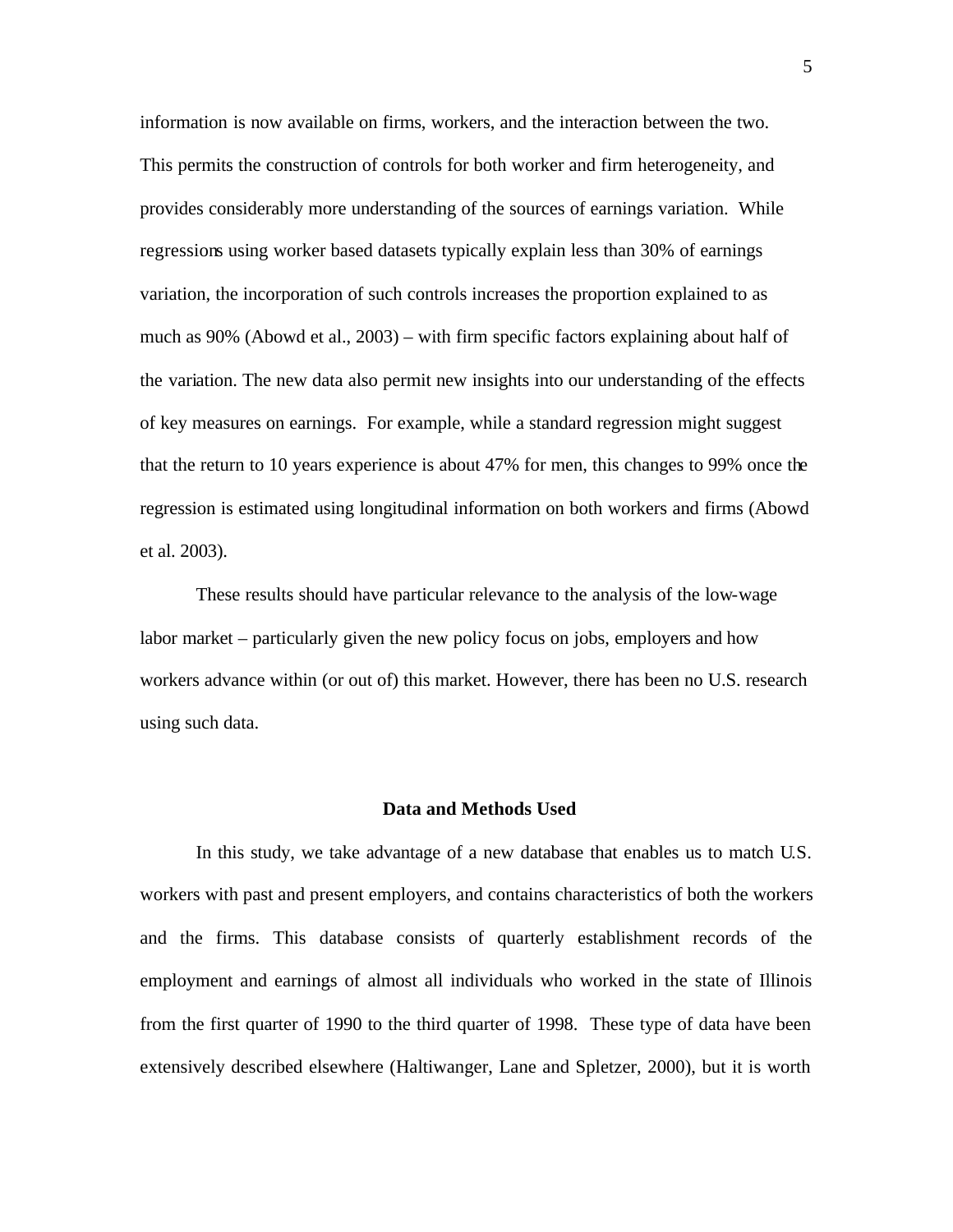noting that they have several advantages over household-based survey data. In particular, the earnings are quite accurately reported: there are financial penalties for misreporting. The data are current, and the dataset is extremely large: 57,101,724 observations on 11,207,031 workers. Since we have almost the full universe of employers and workers, we can track movements across earnings categories and across employers with a great deal of accuracy. The Unemployment Insurance records have also been matched to internal administrative records that have information on date of birth, place of birth, race and sex for all workers, thus providing limited demographic information.

There are some clear disadvantages as well. These job-based data are different from the typical worker-based data with which many researchers are familiar. Ea rnings refer to quarterly earnings, and we have no information on either wage rates or hours and weeks worked. Furthermore, we have little explicit data on family characteristics and/or worker skills.

However, the latter drawback is substantially mitigated by our ability to estimate individual *worker* and *firm fixed effects* for all individuals and employers in the data. Essentially, these effects are drawn from a regression of ln(quarterly earnings) on dummy variables for each worker and each firm in a sample that includes all person-quarters of UI-covered employment in the entire state of Illinois during the  $1990$ 's.<sup>5</sup> The coefficients

 $<sup>5</sup>$  See Abowd et. al. (2002, 2003) for a full description of the estimation technique. The regressions are of</sup> the form:  $ln(earnings)_{ij} = a + b_i + c_j + d_t + fEXP_{ijt} + e_{ijt}$ , where i, j, and t denote the person, firm and year respectively; b and c are the person and firm dummies; d represents year dummies; and EXP represents an experience measure drawn from the UI data. Due to the left-censoring of the UI data (our sample begins only in 1990), experience is measured as age-imputed education-6 until 1990 for each individual. All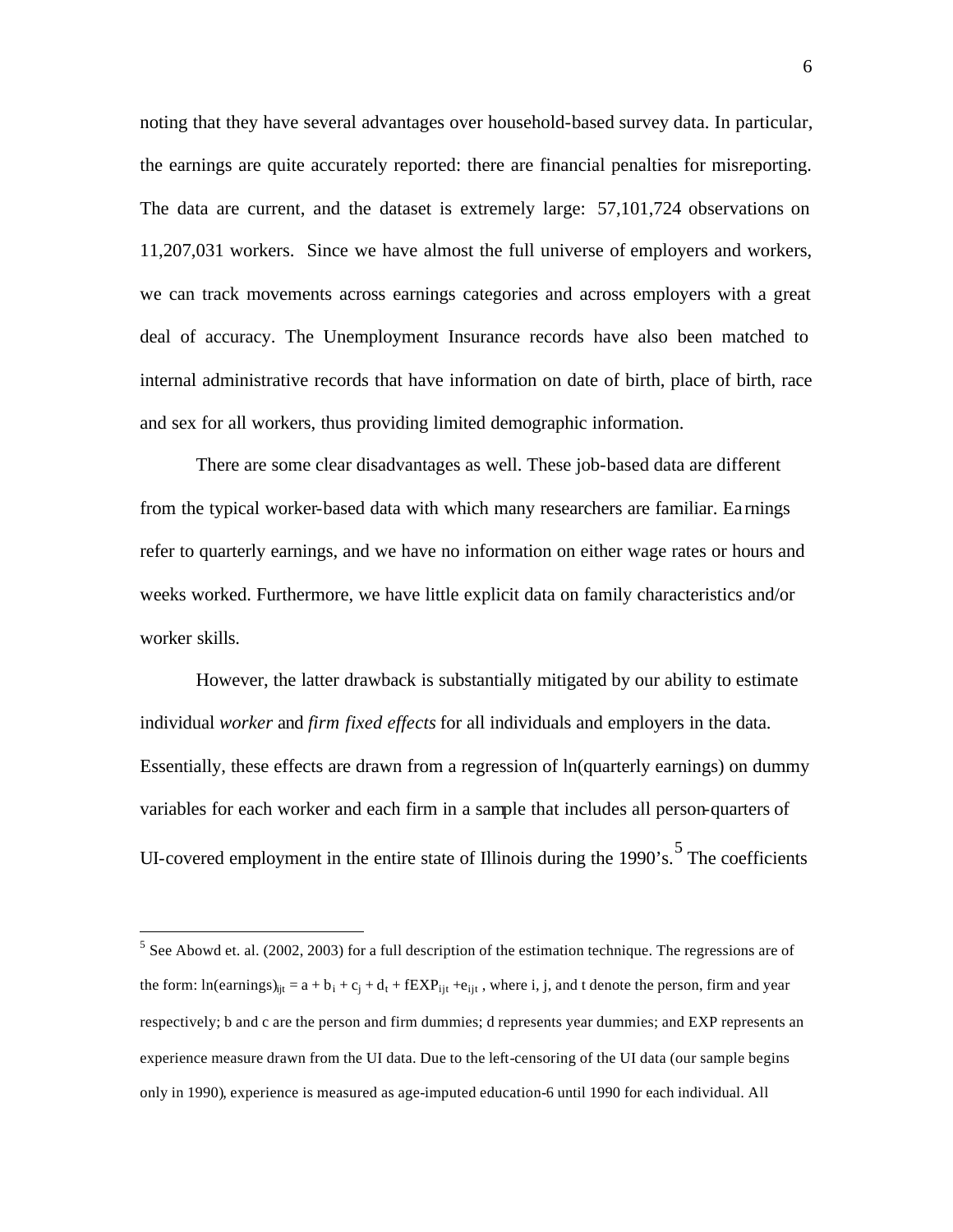on these respective dummy variables – in their original form and also "adjusted" for observable characteristics - are then appended to the data and used as independent variables in our analysis below on a subset of these data.<sup>6</sup>

The interpretation of the fixed effects for workers is that it is a permanent characteristic of the worker, capturing the worker's average earnings potential when entering the labor market. Thus, workers with positive fixed effects are those with relatively high earnings, regardless of the job they hold or the firm in which they work – perhaps because of their unobserved ability, skills or motivation. The firm fixed effect, on the other hand, is meant to capture unobserved heterogeneity such as capital stock, production practices as well as management and organizational structure. Thus firms with positive fixed effects pay relatively high wages regardless of the workers who fill their jobs.<sup>7</sup> Of course, the estimation of these parameters must rely on certain assumptions that

variables in the equation appeared as deviations fromsample means, so that the means of estimated person and firm effects for the overall sample equal zero.

 $\overline{a}$ 

<sup>6</sup> For example, the person fixed effects are decomposed into linear components based on the equation  $b_i =$  $f_{0i} + f_1 X_i$ , where the X are observable characteristics of the worker (such as gender and race). The  $f_{0i}$  can be interpreted as the fixed effect adjusted for these person characteristics, and also have zero means for the entire sample of workers.

 $7$  The question of why some firms would persistently pay higher wages over time has been heavily debated in the literature on "efficiency wages" or "insiders/outsiders" (Katz, 1986) The fact that higher wages are not bid down over time by the attraction of larger supplies of workers requires either that firms choose to maintain these higher wages – perhaps to attract better workers, reduce turnover, etc. – or that the incumbent workers have the power to block the entry of potential workers into these firms.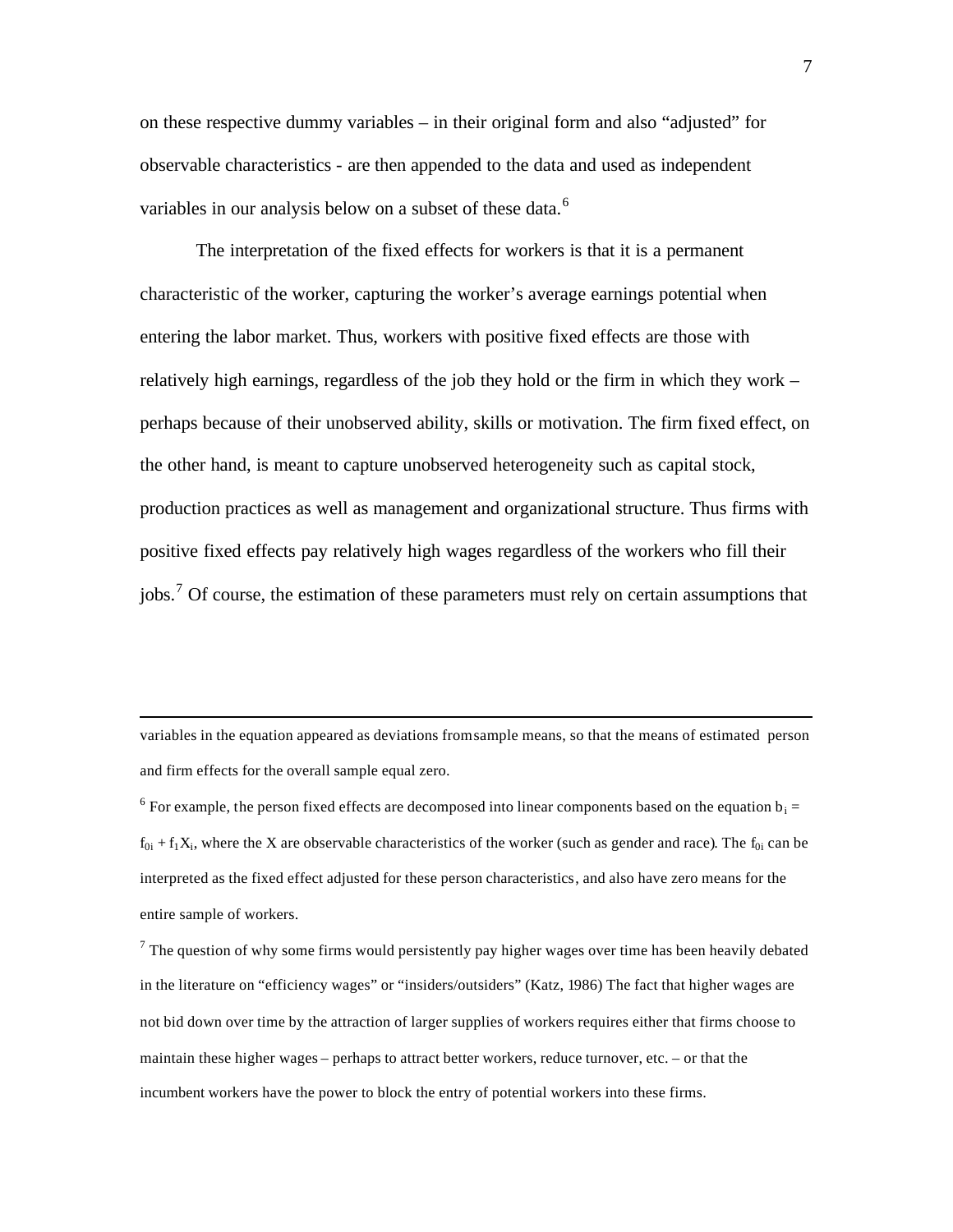are frequently made in the empirical literature using panel data.<sup>8</sup>

Results presented below are based on a 5% random sample of wage records for the state of Illinois between 1990 and 1995.<sup>9</sup> We limit our analysis to workers aged 25-64 in this period, and also to those who exhibit at least marginally consistent attachment to the workforce – which we define as showing some employment in at least two quarters for each calendar year. Thus, students and other young people with low attachment to the workforce are excluded here, and we focus instead on low-earning adults.

Since we are defining low-earning workers exclusively on the basis of administrative data, we need a definition that avoids (as much as possible) those whose earnings are low either for transitory reasons (such as a recent job displacement) or voluntarily (such as married women who choose to work part-time). To deal with these issues, we define low-earning status as earning less than \$12,000 per year (in 1999 dollars), and we also stipulate that a worker must have had earnings below this level for three consecutive years. We also compute most results separately for men and women, to

<sup>&</sup>lt;sup>8</sup> Specifically, the fixed person and firm effects are identified only from individuals who change firms over time. This assumes that such turnover is exogenous with respect to earnings levels. Also, the estimation of both worker and firm fixed effects implies that the latter can be cleanly separated from the former, though there are circumstances under which this might not be so. For example, individuals might gain portable skills from training at a particular firm that then contributes to their estimated person effect or the firm effect observed for a subsequent employer. Finally, we note that the fixed effects are estimates based on large samples of individuals but quite limited numbers of quarters per person or firm, which limits the consistency of the estimates.

 $9<sup>9</sup>$  The results described in this paper do not seem unique to the state of Illinois or the time period in question. Similar qualitative results from other states in the mid-to-late 1990's appear in Andersson *et. al*. (2002, 2003).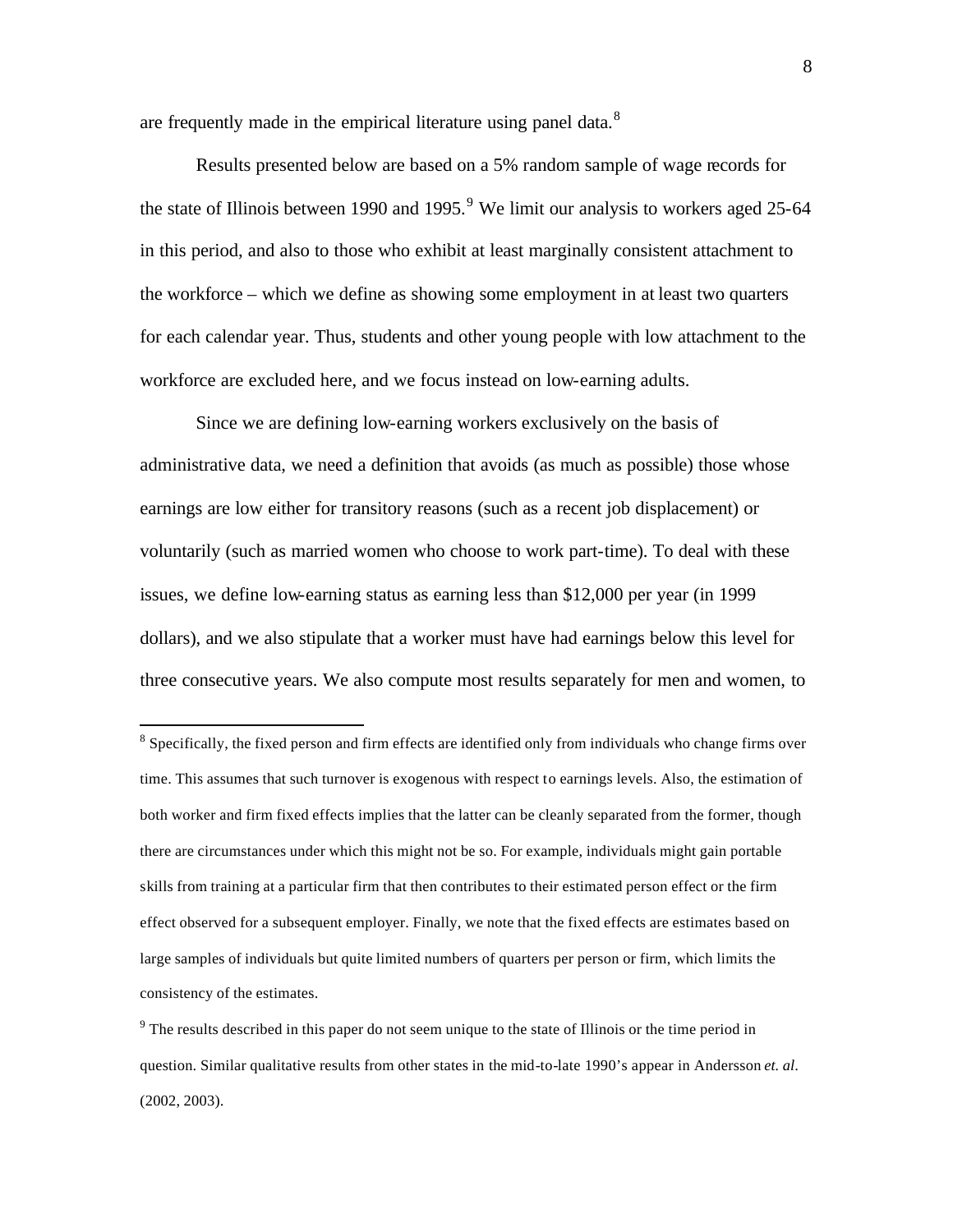allow for the fact that the latter are more likely than the former to be homemakers voluntarily choosing part-time work.

Such a definition of persistently low earnings might seem somewhat arbitrary, but we have deliberately chosen a level of earnings at which a family of four with a single earner would remain under the poverty line, even after receiving the Earned Income Tax Credit. Furthermore, our analysis of a limited sample of these data that were matched to CPS records indicates that higher cutoffs generate more college graduates with low levels of hours worked (rather than low hourly wages) among our low earners, whom we wanted to avoid.<sup>10</sup> Either way, robustness checks that we have done indicate that our qualitative findings below are not sensitive to the exact level at which we define low earnings.<sup>11</sup>

To define the extent to which these low earners "escape" this status in the labor market, we begin by categorizing workers by this status in the period 1990-92, and then consider their status again in the period 1993-95 (though we do not present any analysis

 $10$  For instance, even with this sample we find that roughly 40% of our low earners have had at least some post-secondary education, and over 10% are college graduates. Educational attainment among low earners is relatively high for white women, consistent with the notion that some are in two-earner families and choosing part-time work for family reasons. But the fractions of low earners who have attained some higher education rise considerably with higher cutoff levels for such earnings.

 $11$  The results we present below on the effects of mobility across employers and employer characteristics on transitions out of low earnings are also found in the small samples of less-educated workers in low-income families that we can identify with matches to the March CPS of various years. More information on these results is available from the authors upon request.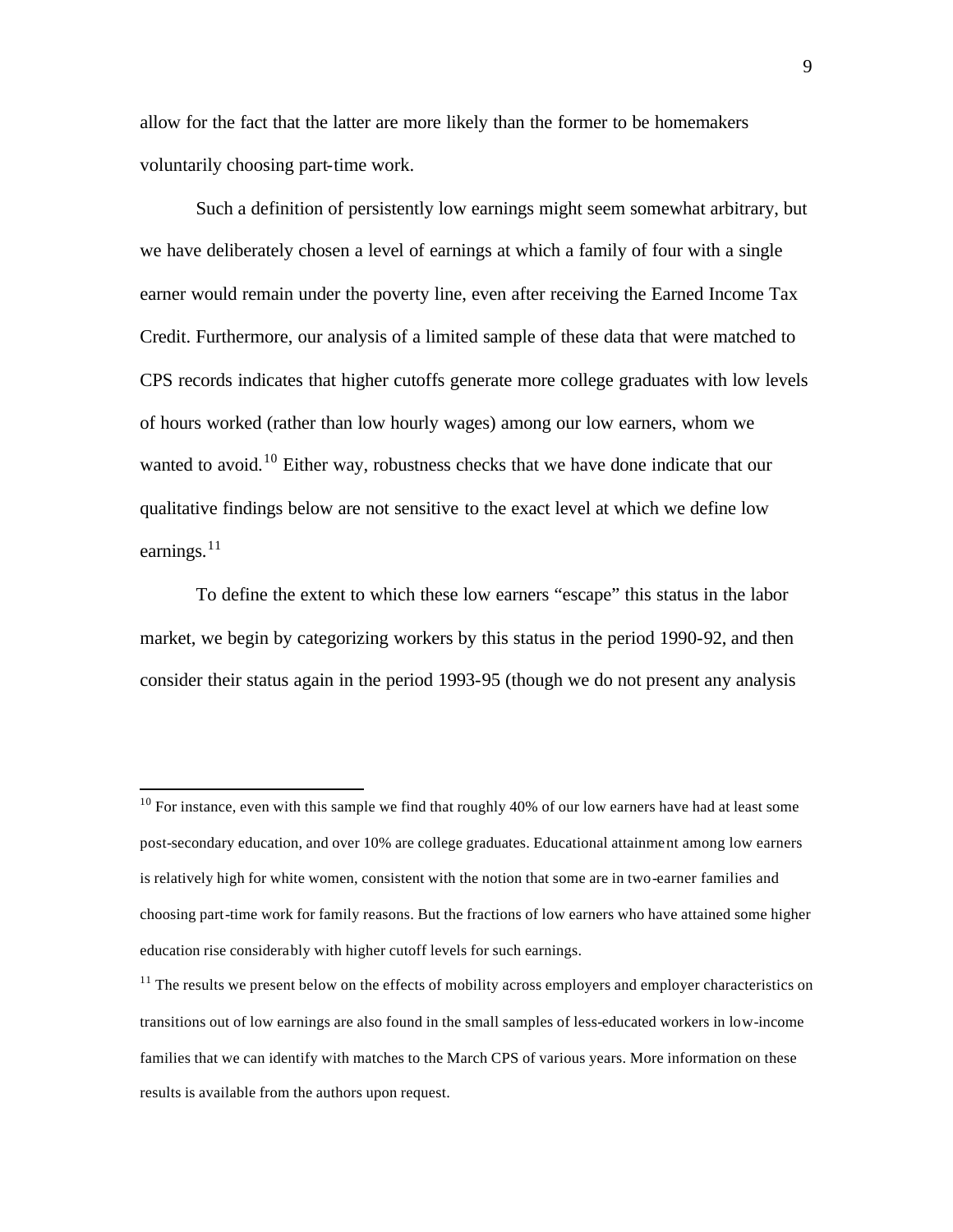of the last period in this paper). Thus, we can calculate "transition matrices" into and out of low-earning status for workers across these periods.

Since many individuals will have multiple employers over a 3-year period, we must focus on their experience with their "dominant employer" in each period to identify employer characteristics and their effects on earnings over time. The dominant employer for any given quarter is defined as the one with whom an individual has the highest earnings in that quarter, while the dominant employer over a three-year period is the one that is dominant over the most quarters during that period.<sup>12</sup>

Thus, each worker will have one dominant employer for each three-year period, and workers are considered to have changed employers if their dominant employer changes between these periods. Earnings associated with the dominant employer over a 3-year period will be considered here, as well as the changes in these earnings that are associated with changes in the dominant employer. Employer characteristics that we consider here include 1-digit or 2-digit industry, firm size, and turnover rates. Employee characteristics include gender, age (i.e., "younger" adults who are 25-34 v. those who are 35 and above), race, and an imputed education measure.<sup>13</sup>

Thus, we are able to calculate transition rates into and out of low-earning status for various demographic groups, the characteristics of low-earning v. other workers, how workers are matched with employers by the characteristics of each, and how employer

<sup>&</sup>lt;sup>12</sup> In our longer report (Andersson, Holzer and Lane, 2002), we pool all person-quarters of data and analyze the effects of firm characteristics and mobility on earnings using *all* employers, rather than those who are "dominant" in any 3-year period. The qualitative results presented here are found there as well.

 $<sup>13</sup>$  The imputation methodology follows that described in Abowd, Kramarz and Margolis (1999). It is based</sup> heavily on worker observables such as gender, age and previous work experience.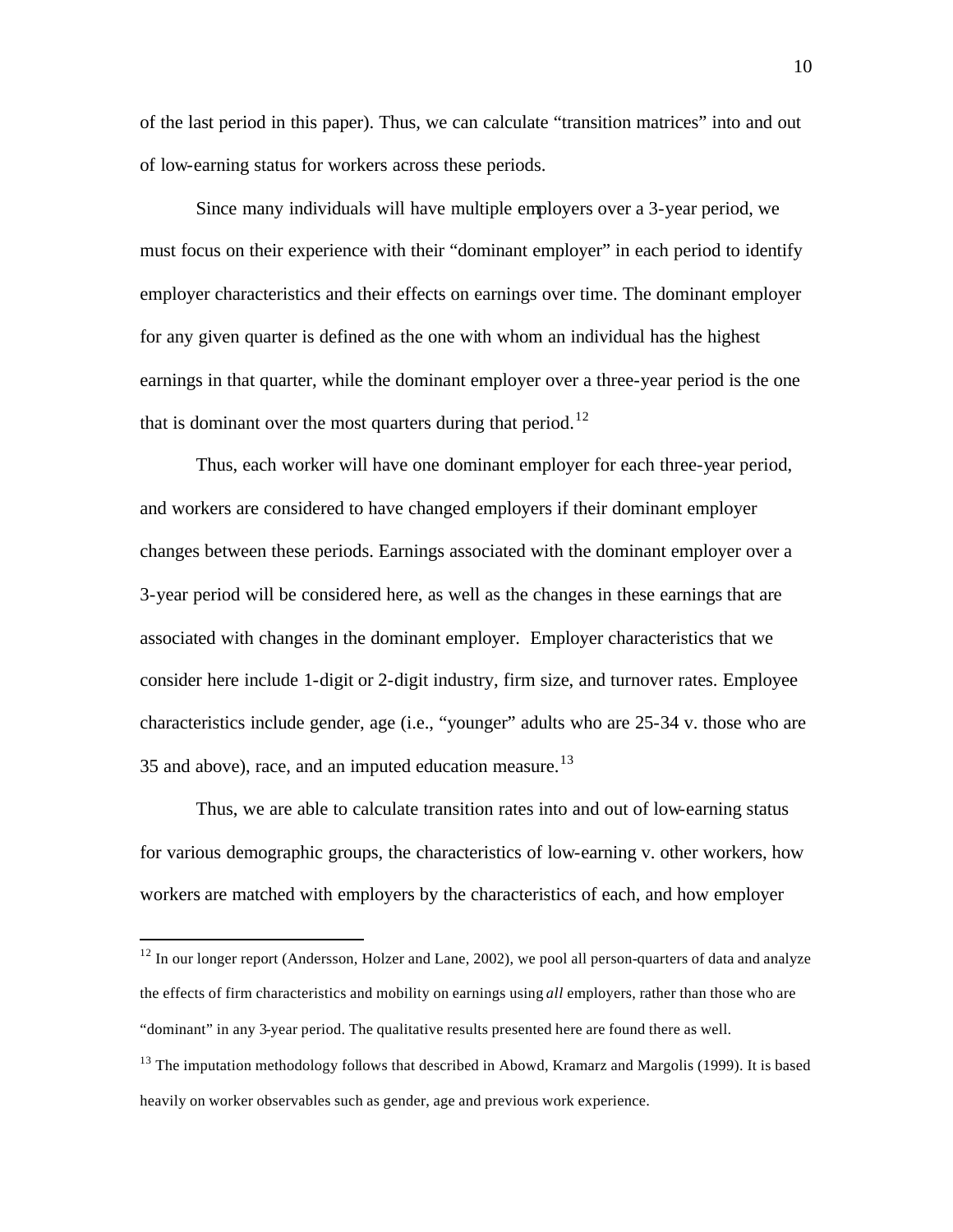characteristics vary with changes in jobs and earnings status for different groups of workers. The changes in employer characteristics associated with job changes not only shed light on the substantive dynamics of workers in labor markets, but also enable us to "difference away" the characteristics (observed or unobserved) of the workers themselves, as we attempt to disentangle the effects of people and their characteristics from those of the jobs that they hold on their employment outcomes.

#### **Empirical Results**

#### **Transitions from Low-Earnings Status and Job Changes**

We begin in part A of Table 1 by presenting the distribution of workers across four categories: those who were never "low-earning" in either period; those who were low-earning in 1990-92 but not 1993-95; those who were not low-earning in 1990-92 but were in 1993-95; and those who were low-earning in both periods. These four categories thus define the transition matrix for low-earning status over these two three-year periods. Results are presented for the overall sample, and then separately by gender and age group (i.e., younger v. older adults).

The results show that, according to our definition, the vast majority of adult workers with at least minimal labor market attachment are not "low-earning" in either period. In fact, the overall percentages who are low-wage are just 5% and 3% respectively in the two time periods. But *transition rates out of low-earning status are fairly high*. Of those who were low-wage in the initial period, over half (i.e., the 3% in the third row v. the 2% in the bottom row of the last column) manage to escape this status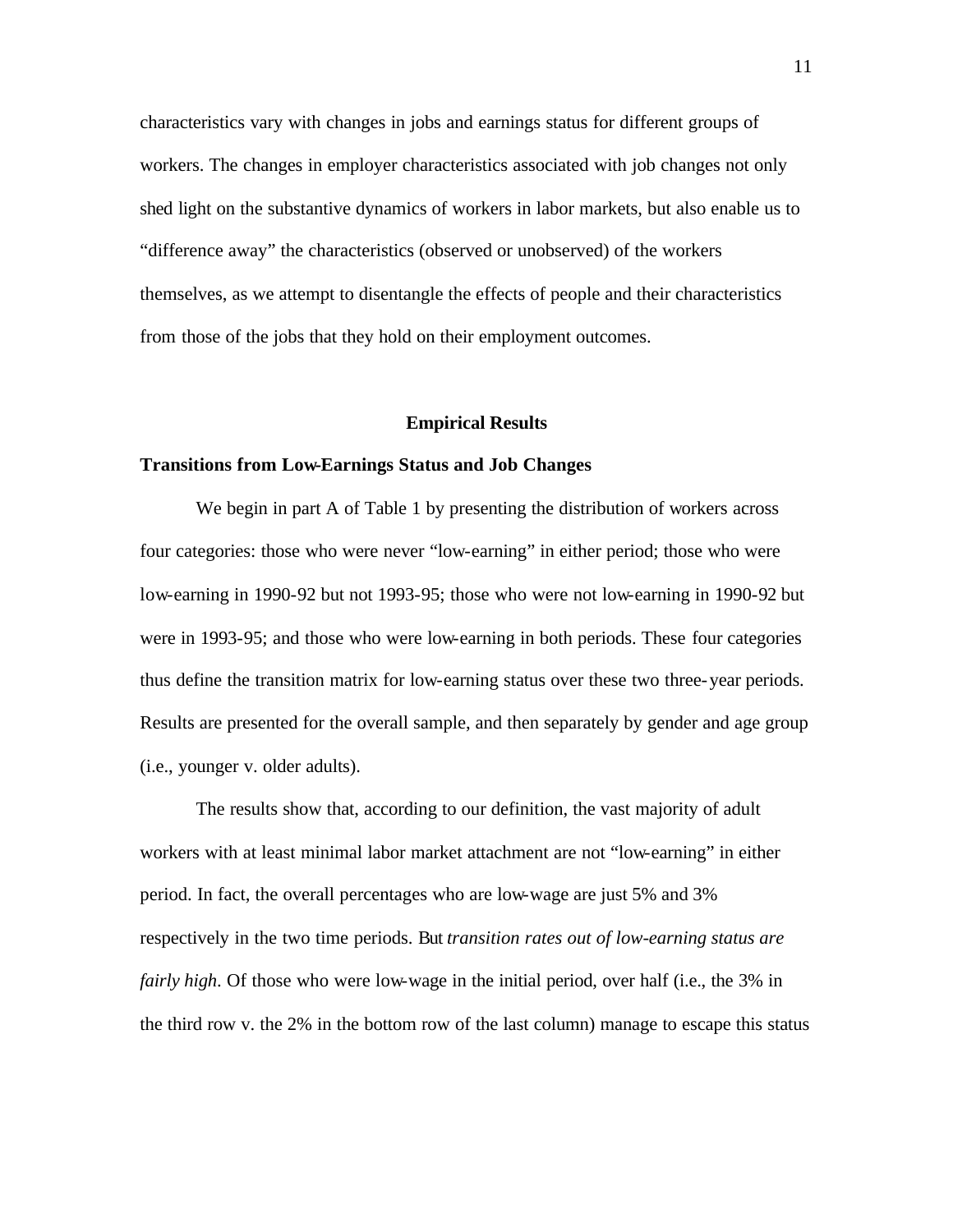in the second period. On the other hand, a relatively small percentage (i.e., 2%) of those who were not low-wage initially fall into this status in the latter period.

Of course, estimated transition rates might be lower if we defined a transition out of poverty-level earnings somewhat more stringently  $-e.g.,$  by requiring these workers to consistently earn over \$12,000, or to earn higher amounts at least some of the time. Tabulations that we have generated with other potential definitions of transitions, as well as the results of the next table, indicate that most of those escaping poverty status by our definition are indeed achieving substantial wage gains.<sup>14</sup>

Comparing across demographic groups, we find that women workers were more likely to be low-earning than their male counterparts, while there appears to be little difference by age group among those over 25. Furthermore, over half of those who are initially in low-earning status transition out of that status within each demographic group. Furthermore, the fraction of men who are low-earning in both periods is extremely small.

Part B of Table 1 presents the percent of workers in each of these four categories who changed their "dominant employer" between 1990-92 and 1993-95. Again, results are presented for the total sample and then separately by gender or age group. The results indicate that about a fourth of all workers change their dominant employer across this three-year period. This implies a turnover rate of under 10% each year, which is a good deal lower than what we find in the broader literature (e.g., Anderson and Meyer, 1994;

<sup>&</sup>lt;sup>14</sup> In tabulations not presented here, a majority of those escaping the category of persistently low earnings make at least \$15,000 in at least one of the three years considered, though only a small fraction (i.e., about one-eighth) earn above that level in all three years. Our longer report (Andersson, Holzer, and Lane, *op. cit*.) considers mobility across a broader range of earnings categories, such as earnings above \$12,000 or \$15,000 for some but not all of the three years in question.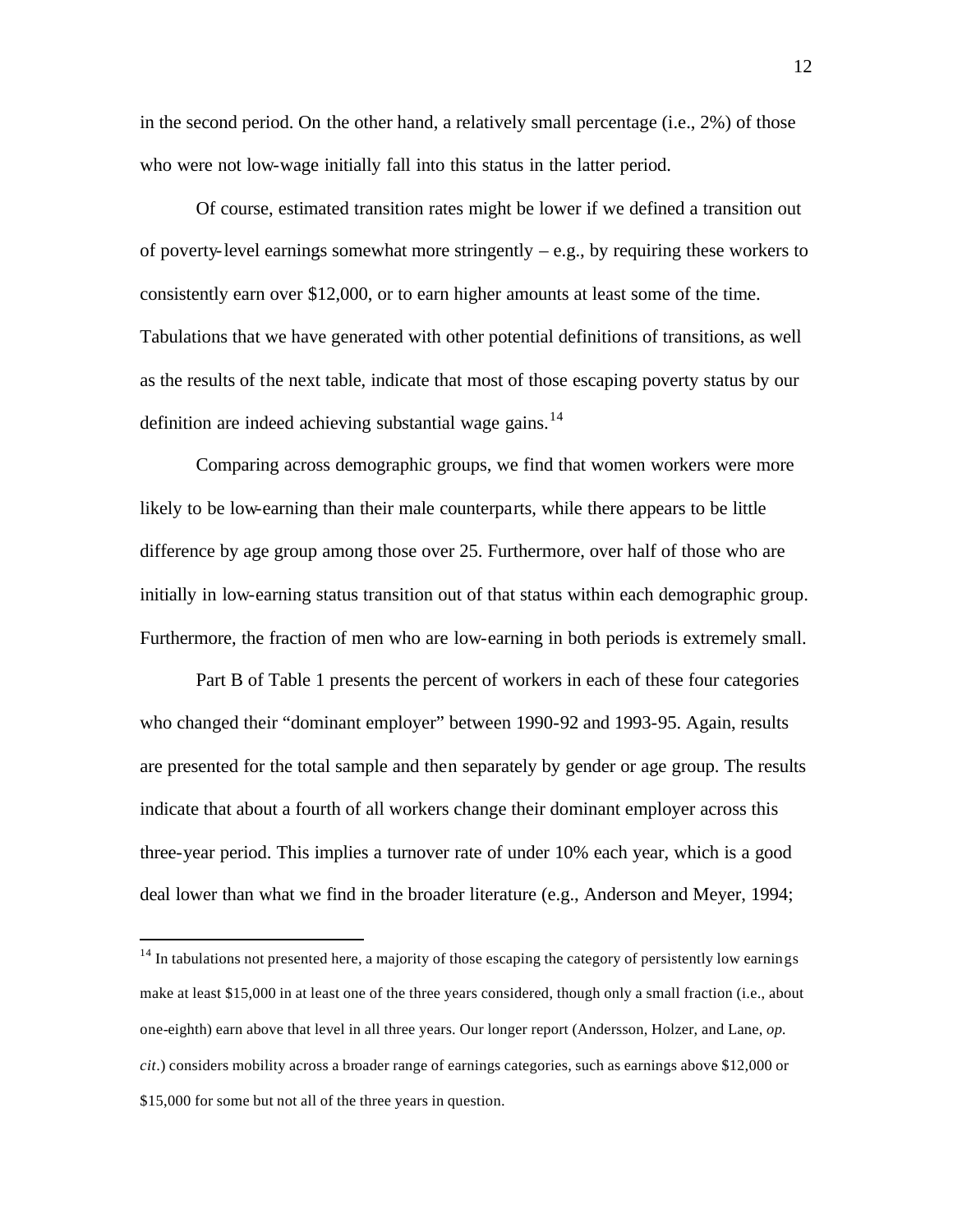Lane, 2000), but which likely reflects the particular sample of workers on whom we focus and the definition of employer change that we use here.<sup>15</sup>

But, for those who are either escaping low-earning status or entering into it, the likelihood of changing dominant employer is roughly twice as large as for those who maintain either their poor or non-poor status. In other words, *changes in employers are associated with almost half of all transitions out of or into low-earning employment status*. Thus, employer changes are more likely to be associated with major both positive and negative changes in earnings status than is continuity with the same employer. In this case, using more stringent definitions of transitions out of poverty tend to strengthen this finding.  $16$ 

And, while younger workers have higher rates of employer change than older workers, the same general pattern holds for all demographic groups considered here. The results are thus consistent with those of Topel and Ward (1992) and others who have emphasized the important potential wage gains associated with job mobility, as well as losses when such mobility is not voluntary.

To what extent are these employer changes associated with the levels or changes in earnings of these workers? In Table 2 we present data on average earnings per quarter and percentage changes in these earnings by the four transition categories regarding lowwage status and whether the worker has changed employers. We focus on averages per

<sup>&</sup>lt;sup>15</sup> In particular, the omission of younger and marginally attached workers from our sample no doubt reduces the turnover rate substantially, as does our focus on permanent separations that exclude temporary layoffs, etc.

 $16$  For instance, job changes are associated with about 70% of the cases where consistently low earners in the early period earn above \$15,000 for one or more years in the later period.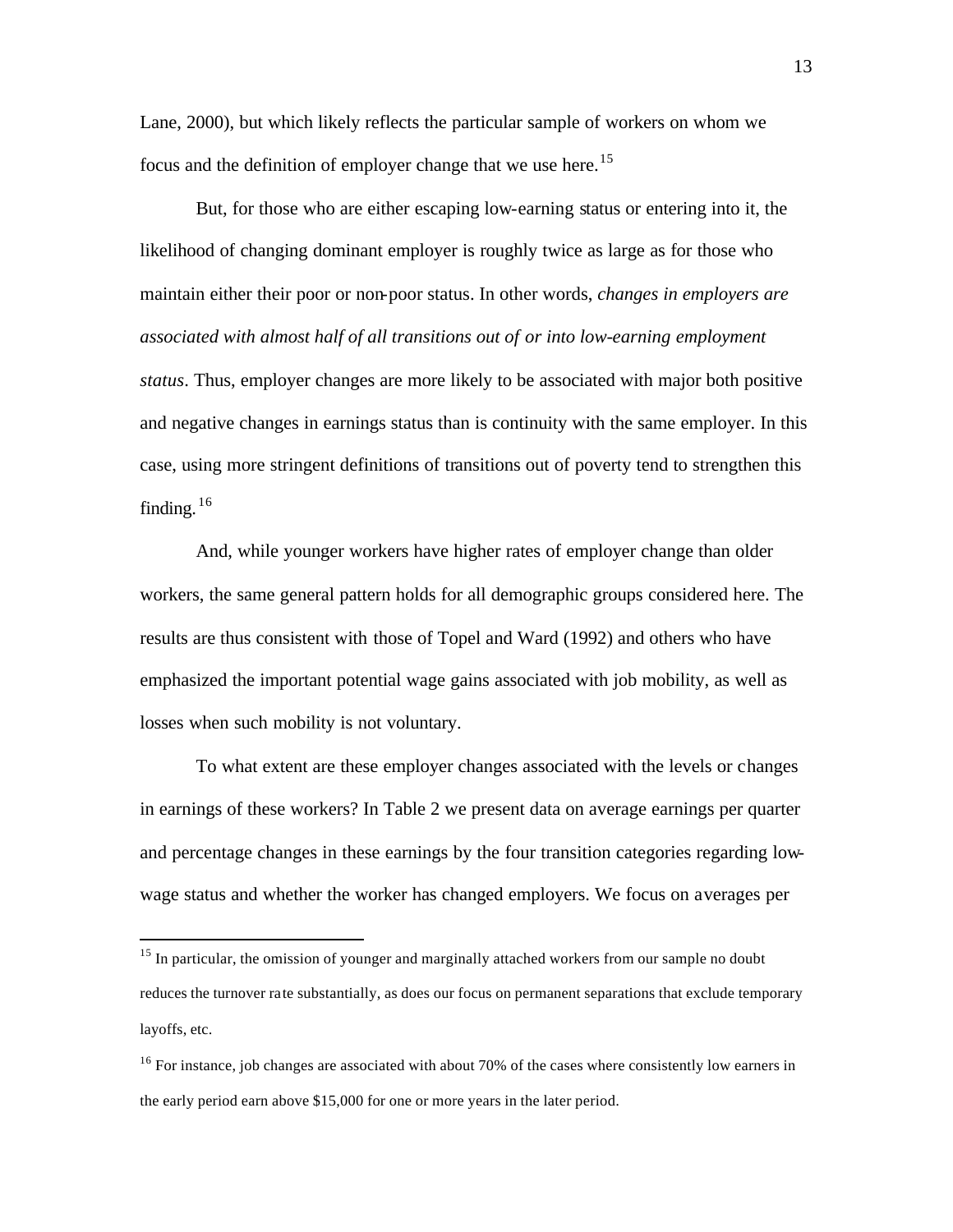quarter rather than total earnings per year or period, since quarters of employment change little across periods for most of these workers.<sup>17</sup> For each variable, we present mean and median earnings, as well as earnings at the  $25<sup>th</sup>$  and  $75<sup>th</sup>$  percentiles.<sup>18</sup> Then, separately by gender and age group, we present median earnings and changes as well in Table 3.

The results indicate that earnings levels are generally lower among those workers that tend to change their dominant employer, even within the subsamples defined by lowearnings status. However*, gains in mean and median earnings for those escaping lowearning status and losses in earnings among those entering that status are much larger for job-changers than for non-job changers.*<sup>19</sup> The differences here are rather dramatic – e.g., median earnings rise by 37% among those who escape low-wage status by changing employers but only by 9% among those who do not change; while median earnings fall by 34% among those who fall into low-wage status by changing employers but only by

 $17$  Median quarters of employment are 11 for job-changers and 12 for non-changers in the period 1990-92, and they are 12 for both groups in the period 1993-95. No doubt these high rates of employment reflect our focus on older and relatively attached workers, as well as the fact that a worker shows up as being "employed" if they appear with any employer during that quarter.

<sup>&</sup>lt;sup>18</sup> Means have been calculated for samples that omit both the top and bottom 1% of earnings levels and changes, to minimize the effects of outliers on our results. Of course, the medians are completely unaffected by these procedures, while the  $25<sup>th</sup>$  and  $75<sup>th</sup>$  percentiles are only slightly affected. Also, separate results have been calculated for "full-quarter" earnings, which omit those quarters in which someone left a job. These results are qualitatively and quantitatively similar to those presented here.

 $19$  Standard errors on mean earnings changes in the fifth column of Table 2 for those who are changing jobs are roughly .02 among those escaping low-wage status and .05 for those falling into it. Differences in mean earnings changes across groups that are discussed here and below are statistically significant.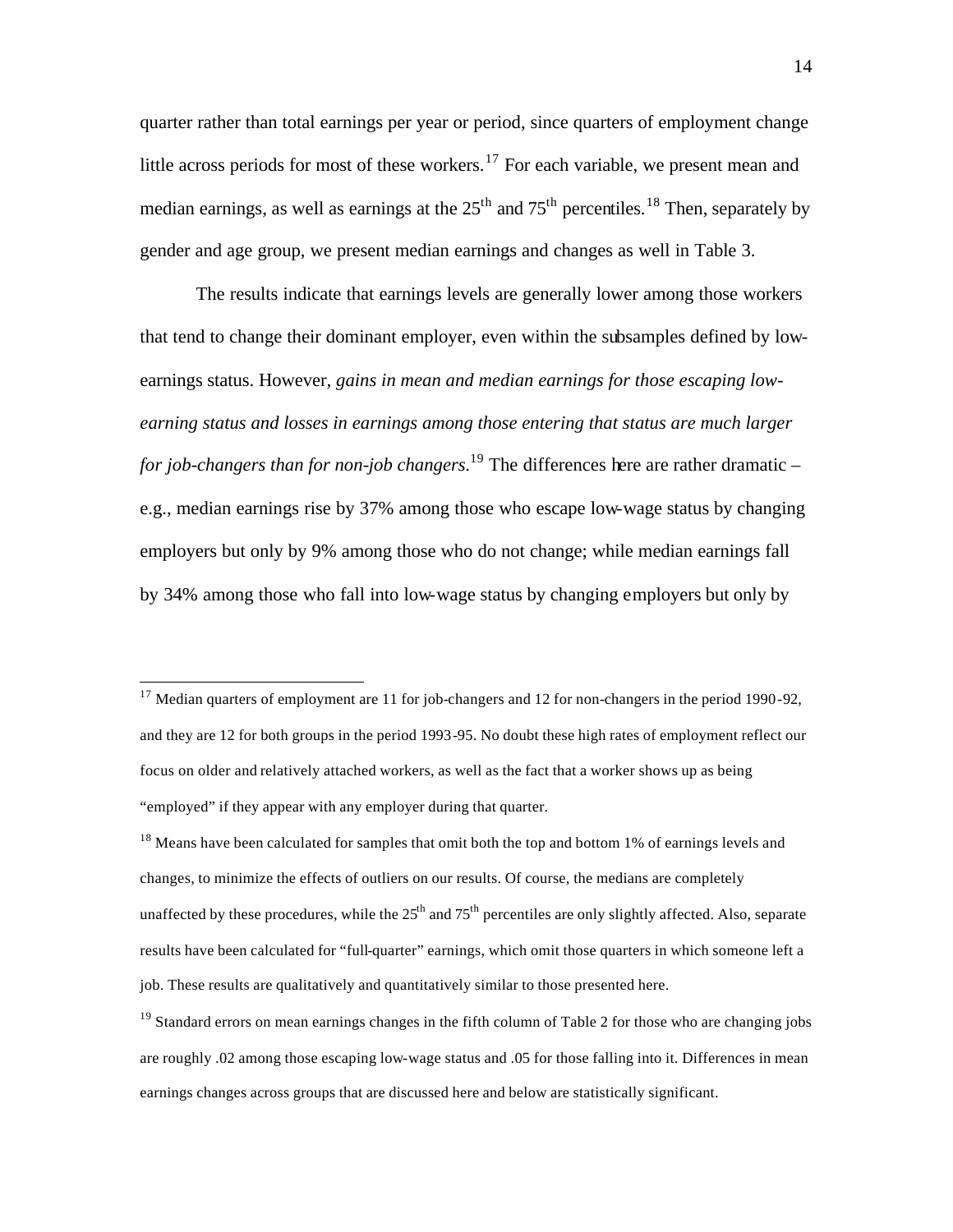6% among those who do not. This pattern holds within each demographic group as well in Table 3.

Furthermore, even among those who remain in low-earning or non-low earning status across periods, the variance in earnings changes associated with job changes appears to be much higher than that associated with no employer change. Thus, the gap in earnings changes between those at the  $25<sup>th</sup>$  and  $75<sup>th</sup>$  percentiles is higher among job changers than non-changers within each category defined by low-wage status and transitions into or out of it.

While voluntary job changes are the ones most likely to be associated with positive earnings changes, such turnover behavior is clearly endogenous with respect to alternative employment opportunities, which in turn depend on the employers to which workers have access. The changes in employer characteristics associated with these job changes, and how they are related to the characteristics of workers as well as to observed changes in employment outcomes, are ana lyzed in some detail below.

# **Employers, Workers, and the "Matches" Between Them**

We begin by considering some personal characteristics of workers, of employers, and of the "matches" we observe in the labor market between the two. Part A of Table 4 presents data on worker gender, race and education (imputed) across the four quartiles of the distribution of worker "fixed effects", both overall and adjusted for these observable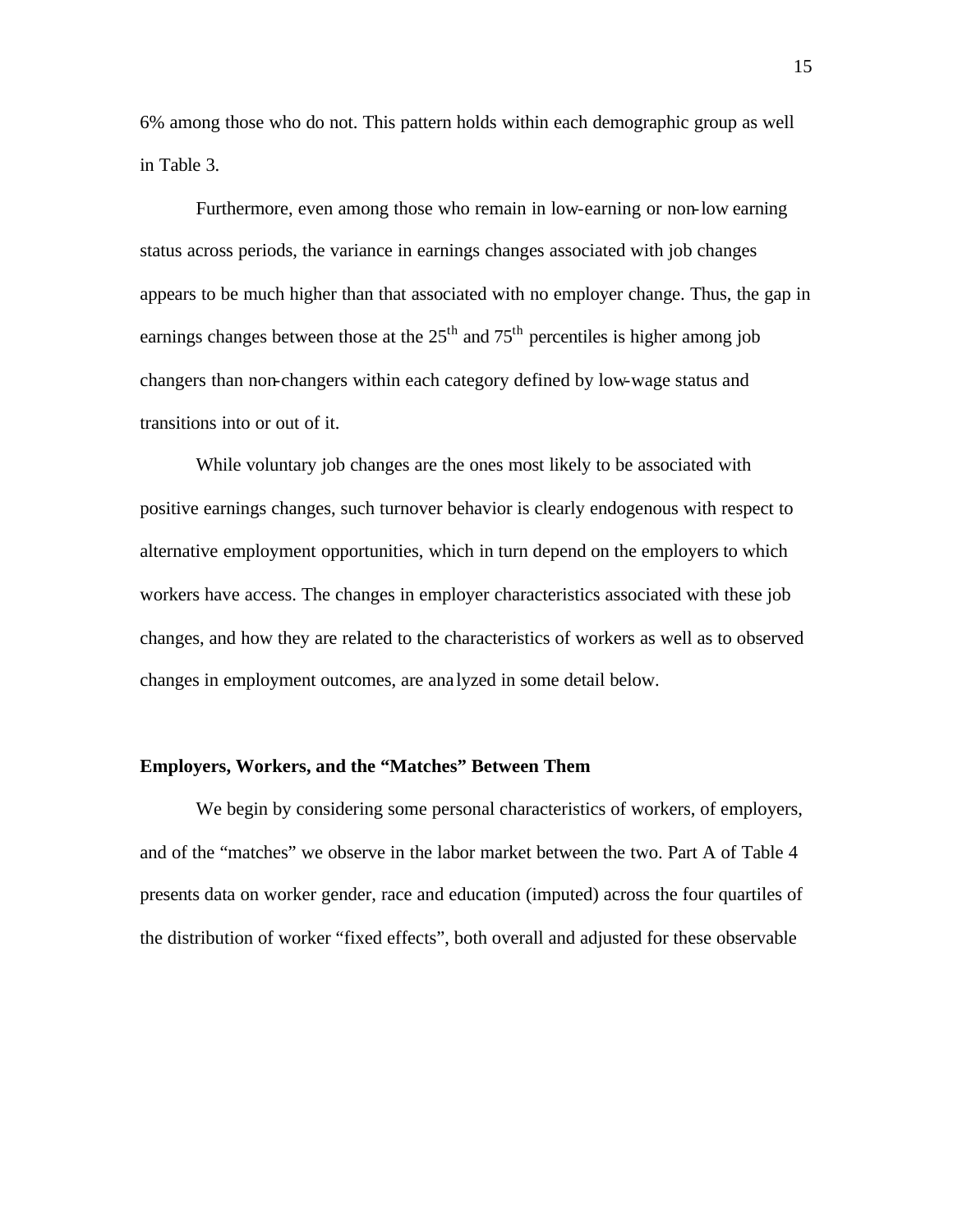worker traits.<sup>20</sup> Similarly, Part B of the table presents the size, turnover rate and broad industry categories of firms by the quartiles of the distribution of firm fixed effects. Finally, in Part C we present worker characteristics across the four quartiles of the firm fixed effects distribution, to illustrate something about the nature of the "matching" that occurs in the labor market between workers and firms.

 The results of Part A of Table 4 indicate that females, non-whites and the lesseducated are more heavily concentrated among those with lower personal fixed effects than are males, whites and more-educated workers respectively. Of course, it is no surprise that these groups persistently earn less in the labor market, due to differences in skills and/or discrimination across groups. As expected, these differentials across quartiles of the fixed effects distribution mostly disappear when we consider effects that are adjusted for these personal observable characteristics.

In Part B, we similarly note that certain characteristics of employers are associated with permanent tendencies to pay more to workers there. In particular, large firms, those with low turnover, and those in manufacturing pay higher earnings than smaller firms, those with high turnover, and those in retail trade or the services. Again, these overall relationships have all been noted before (e.g., Brown, Medoff, and Hamilton, 1990; Parsons, 1986; Katz, 1987). But, since these characteristics are correlated with firm effects in equations that controlled for fixed person effects, it is clear

 $20$  As noted above (Footnote 5), the person fixed effects have been decomposed econometrically into those based on observable characteristics and those that are not. The latter is considered the "adjusted" fixed effect here.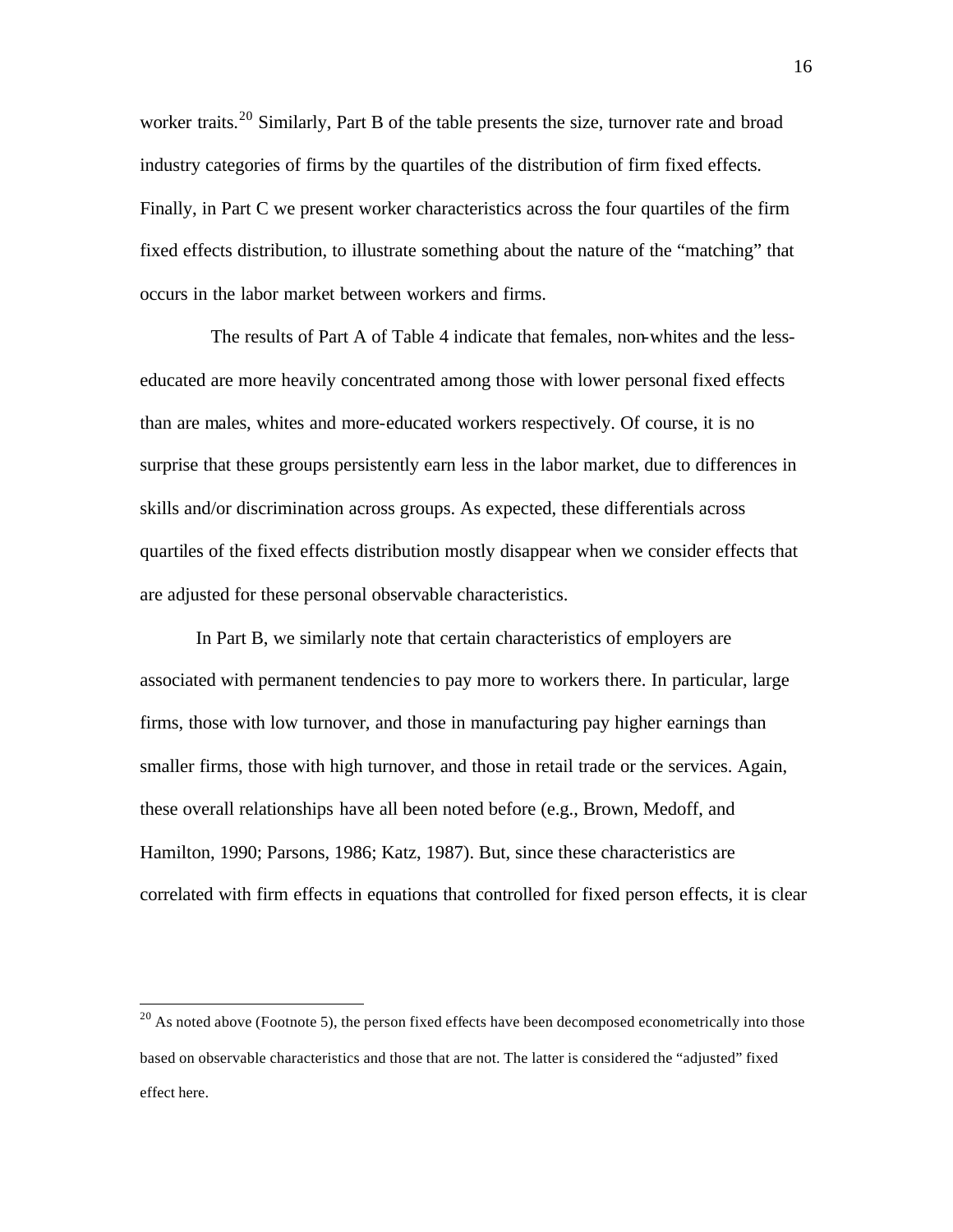here that these relationships denote the characteristics of the firms rather than those of workers who happen to be employed there.

Finally, the data in Part C indicate that females, nonwhites, the less-educated, and others with permanently low earnings are also matched to firms that permanently pay less than others – in other words, *workers with strong/weak fixed effects are matched to firms with strong/weak effects*. Thus, the characteristics of the workers themselves contribute to their low earnings, but so do those of the employers for whom they work. This positive (albeit modest) correlation between worker and firm characteristics is consistent with earlier work on data from both France and the U.S. (Abowd et. al., 1999), and reflects an outcome of the "matching" process in labor markets that merits further exploration.

While workers with low fixed effects tend to be matched in the labor market to firms with low effects, these workers sometimes change employers in ways that improve the quality of the firms to whom they are matched and thus their own employment outcomes. In Tables 5 through 7 we consider the characteristics of employers (and, to a much lesser extent, those of workers) that are associated with low-earnings status and transitions into and out of this status among workers. Thus, Table 5 presents the distributions of workers across industry groups, by low-earnings status in the two periods and by whether or not the individual changed their dominant employer. For those that have changed employers (Part A of the table), we present their industry both in 1990-92 and 1993-5; for those that have not changed employers (Part B of the table), one listing of industries appears; Similarly, Table 6 presents data on the sizes and turnover rates of their employers by similar breakdowns, and Table 7 presents personal and firm fixed effects. As the personal effects do not vary when individuals change jobs, these are presented just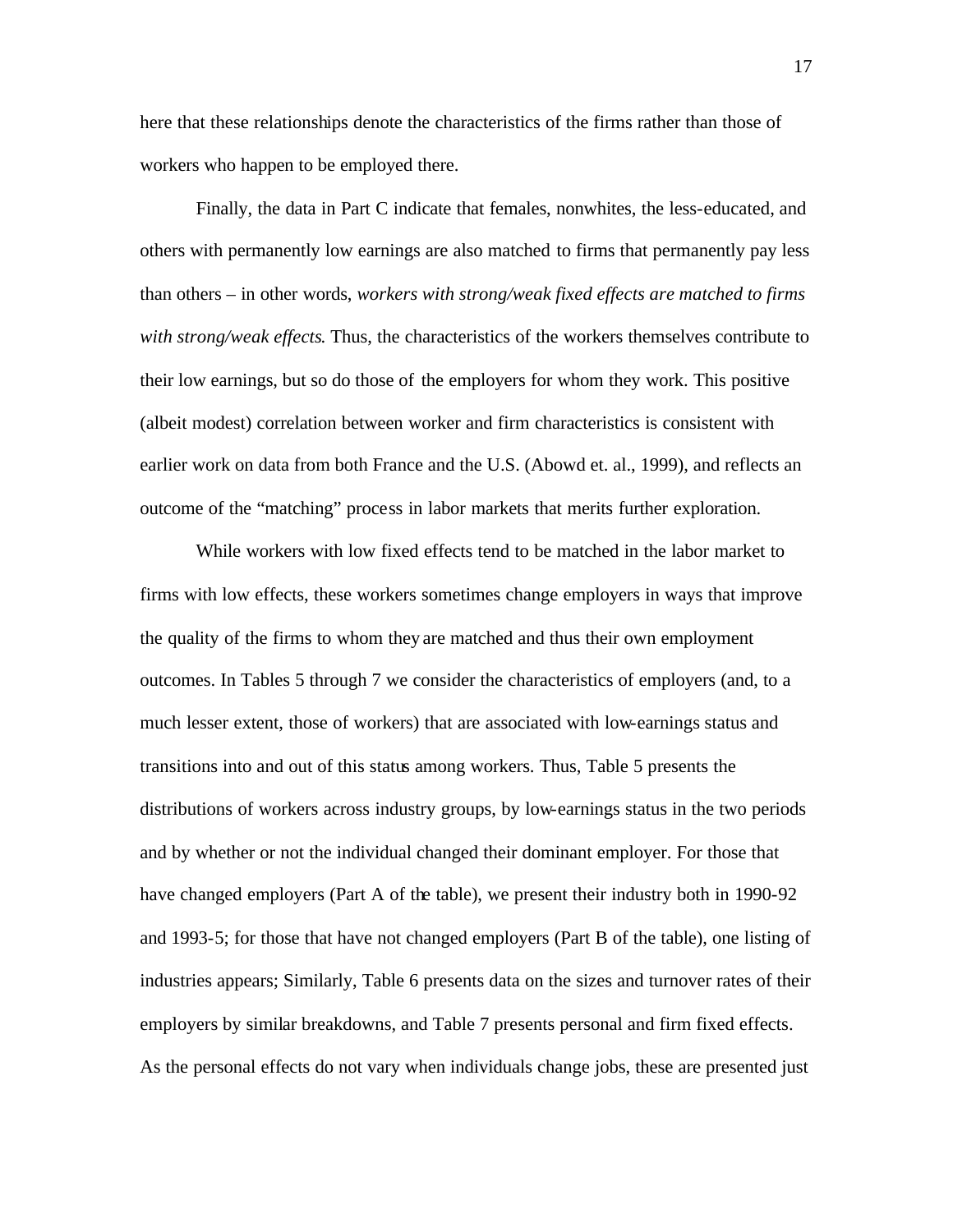once in all cases, while separate firm effects are presented twice for the job changers only.

The results of Table 5 show considerable differences in industries of employment for workers according to their low-earnings status. For instance, we find that low-earning workers are much more likely to be found in retail trade (particularly eating and drinking establishments) and in the services (especially education, personal services and recreation) than other workers, while they are less likely to be found in construction, manufacturing, utilities and wholesale trade. Indeed, the strongest differences appear between those who are never low-wage v. those who are low-wage in at least one period, even if they subsequently escape this status; this suggests that the personal characteristics of these workers might have strong effects on the industries in which they gain employment.

On the other hand, comparisons of industries of workers who change their dominant employers in Part A of the table show some striking differences in industries for the same people, particularly if they escape or enter low-earning status. For instance, workers who were low-earning in the earlier period but not in the later one clearly gain employment in manufacturing and some of the services (notably health care and business services), and to a lesser extent in construction and wholesale trade, while losing employment in retail trade (especially eating and drinking) and other services (like education, personal and recreation). For the most part, the opposite is true for those who enter low-wage status in the later period. Thus, industry changes appear to be strongly related to changes in earnings status, even for the same individuals, consistent with some earlier evidence on industry differences in earnings (e.g., Krueger and Summers, 1987).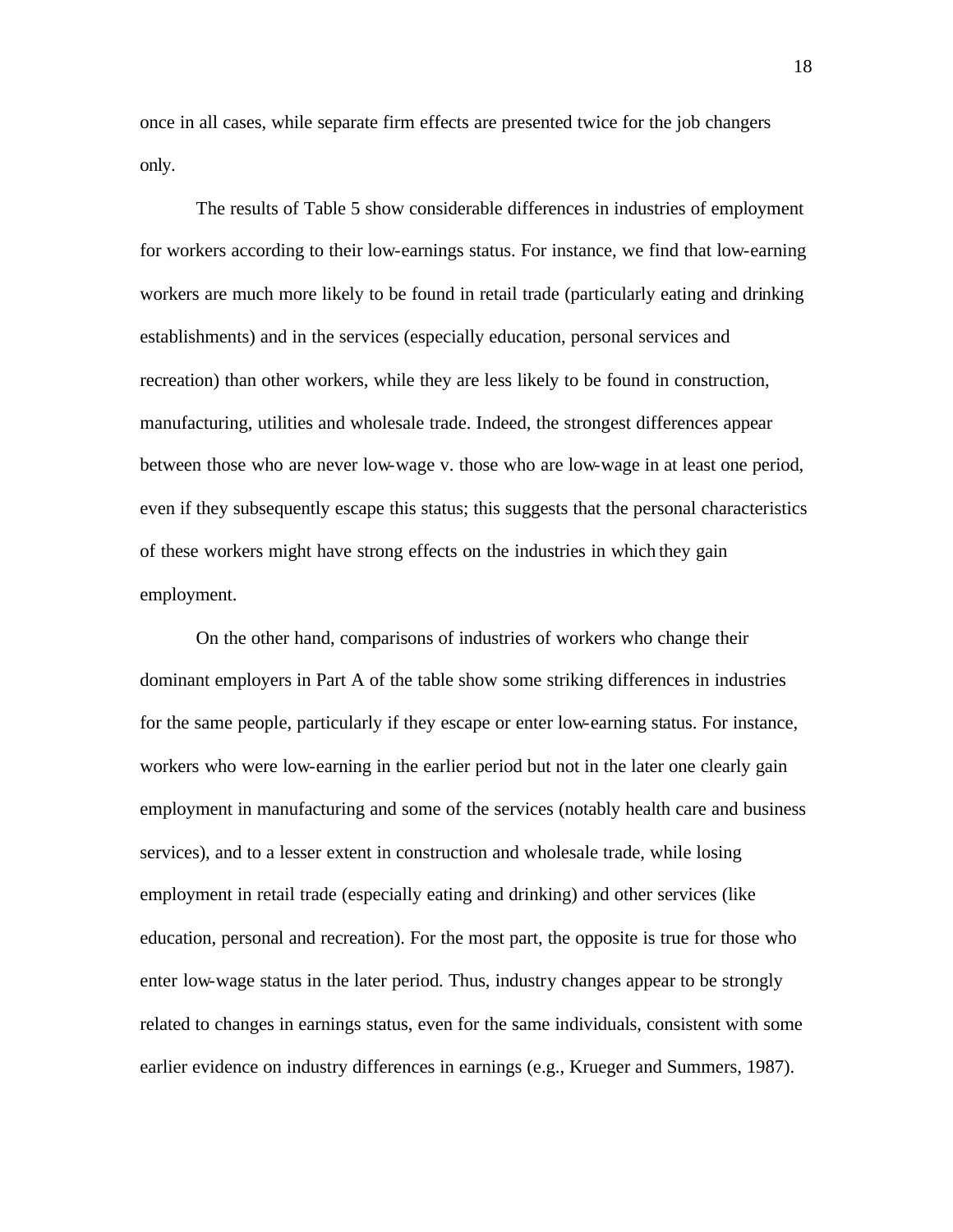Similar findings appear in Tables 6 and 7. For instance, Table 6 clearly indicates that firm sizes are lower and turnover rates higher among workers with lower earnings, even for those who manage to eventually escape this status and those who enter it. But those workers who escape this status by changing employers end up in larger firms with less turnover, while the opposite is true for those who enter low-wage status by changing employers.

In Table 7, we find large differences in personal fixed effects between those who are never low-earning and those who are low-earning in one or more periods; this clearly indicates the important role of personal skills and other attributes in determining earnings status among workers. We also find large differences in firm effects across these groups, even for those who do not change jobs, which seems to confirm the tendency of workers with strong personal characteristics to be matched to better jobs and employers in the labor market. On the other hand, firm effects clearly improve for those individuals who manage to escape low-earnings status by changing jobs, while they deteriorate for those who enter this status because of a job change.

Clearly, then, the characteristics of the firms to which workers are matched have some independent effects on their ability to escape low-earnings status, in addition to their own personal attributes. A greater understanding of how this "matching" process works, and exactly what the most successful pathways are for workers to improve their earnings status, would clearly be useful for the development of successful policies to help low-wage workers.

#### **Regression Results**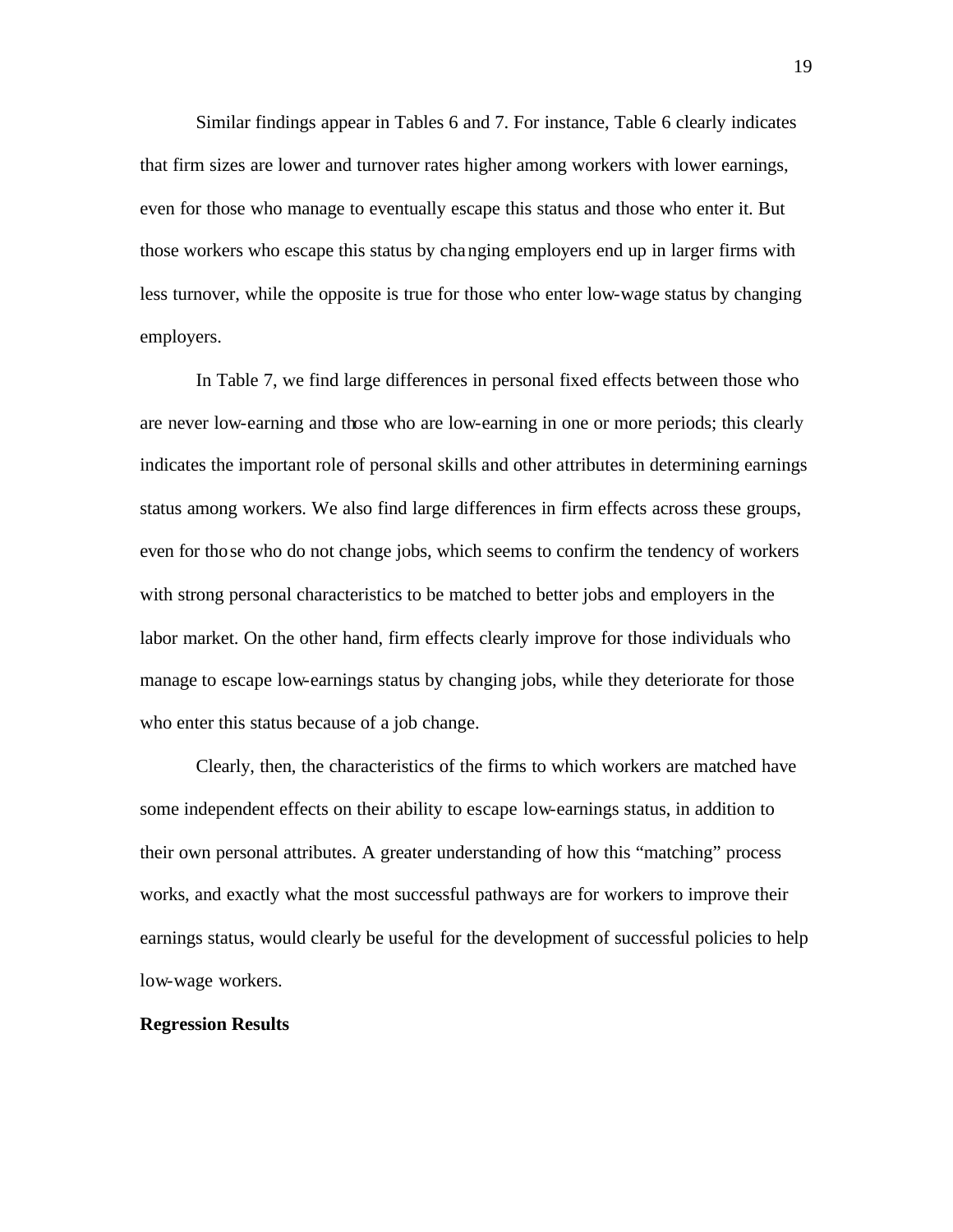Tables 8 and 9 present some preliminary estimates from regression equations of the determinants of movements out of low earnings status and of earnings growth more generally.

The estimated equations in Table 8 are based on the following:

1) 
$$
\Delta \ln(EARN)_{ij} = f(\Delta X_j; Z_i) + \Delta u_{ij}
$$

 $\overline{a}$ 

where i denotes the individual worker and j denotes the firm respectively; EARN refers to average quarterly earnings with the dominant employer; and X and Z refer to labor market characteristics of workers and firms respectively. Changes are measured across the periods 1990-92 and 1993-95. The sample is limited to those with low earnings in the earlier period.

Generally, the equations reflect "first differences" models of how changes in employers and their characteristics affect the earnings of workers with given (fixed) characteristics. The X's include changes in the firm fixed effect and also in various observable characteristics of the firm – such as its size, turnover rate, and industry.<sup>21</sup> We include specifications where only the former is included as well as some where the others are included as well.<sup>22</sup> Then, in the final specification, we add a person-specific effect

 $22$  The firm fixed effect should capture the effects of size, turnover and industry on earnings, to the extent that the latter are fixed over time for any firm. Since size and turnover can vary over time for any given firm, they might have effects on wages that are independent of the firm's fixed effect. But even industry might have effects on the earnings of relatively low-wage workers controlling for the firm effect, since our estimated firm effects are based on all workers in firms and not just the low earners there.

 $21$  A set of dummy variables captures the range of transition possibilities across three very broad industry groupings: manufacturing, retail trade/service, and all other industries. The omitted category covers those who worked in "other" industries in both periods.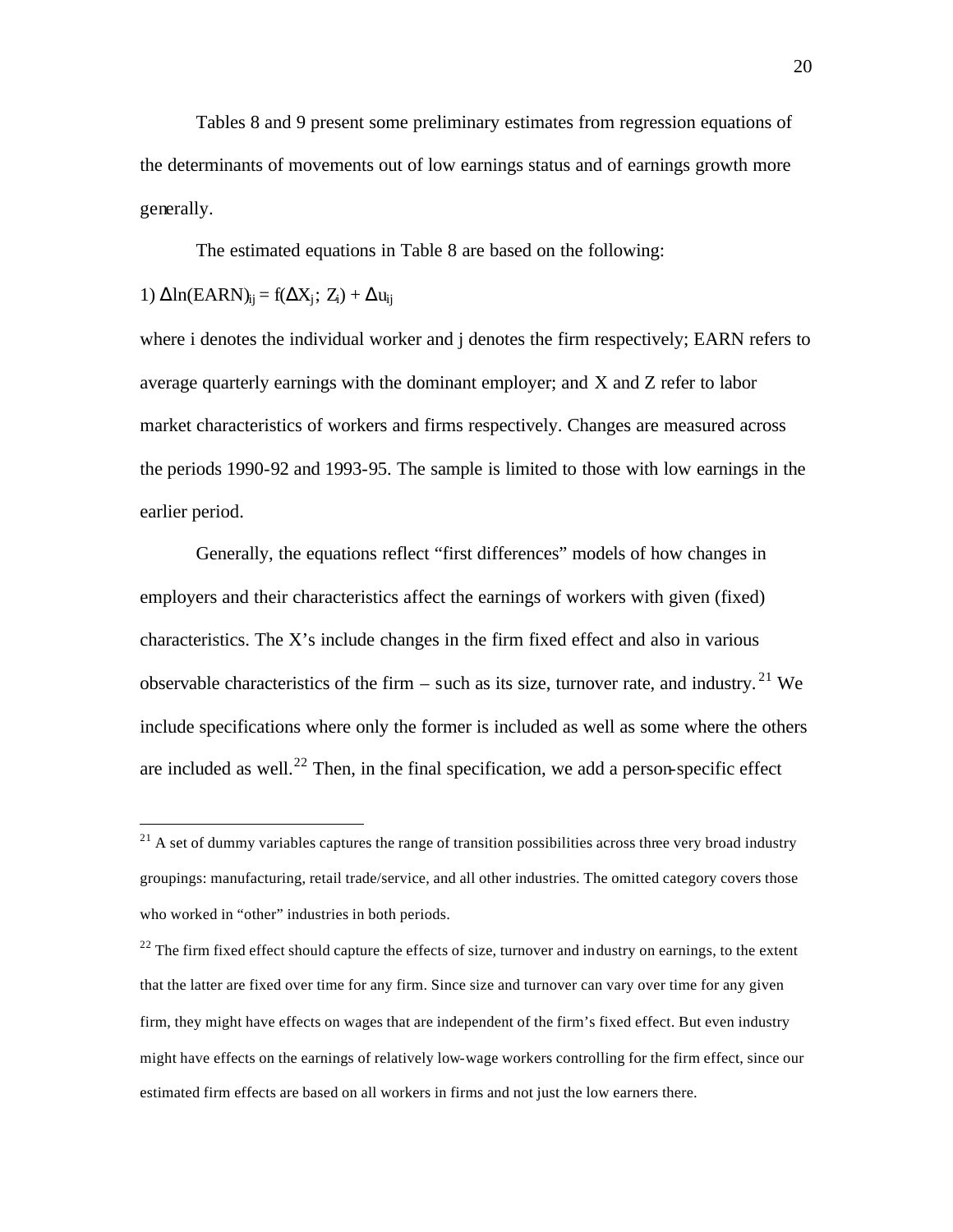(unadjusted for observable characteristics of the worker) to the model as an additional independent variable. Though such fixed effects are usually "differenced away" in a pure first-differences model, we include them here to allow for the possibility that *changes* in earnings over time vary with the *levels* of personal characteristics, even when the latter are fixed in nature. $^{23}$ 

The results in Table 8 provide general support for the notion that changes in firm characteristics are important explanations of changes in earnings. Changes in firm size, turnover rate, and the fixed firm effect all have significant effects of the anticipated sign on earnings changes. Controlling for these, changes in industry effects are also quite important, with those moving to the retail trade/service sector experiencing the most negative (or least positive) earnings changes and those moving out of those sectors enjoying the most positive changes.

In Table 9, we consider estimated versions of the following equation: 2) Pr(EARN<sub>ij,t</sub>>12000) = g( $\Delta X_i$ ; EARN<sub>ij,t-1</sub>; Z<sub>i</sub>) + v<sub>ijt</sub>

where the variables are defined as before. The equation is estimated as a binomial probit. The sample is again limited to those with low earnings in the initial period.

While similar to the "first difference" model for the log of earnings, this one estimates the likelihood that an individual whose earnings are initially low ends up in the categories of low earnings v. non-low earnings (defined as in our summary tables above) in the subsequent period. It recognizes that this probability depends on changes in the

<sup>&</sup>lt;sup>23</sup> The standard "first difference" model assumes that levels of the outcome variable depend only on levels of the determinants, and therefore that changes in the former depend only on changes in the latter. We note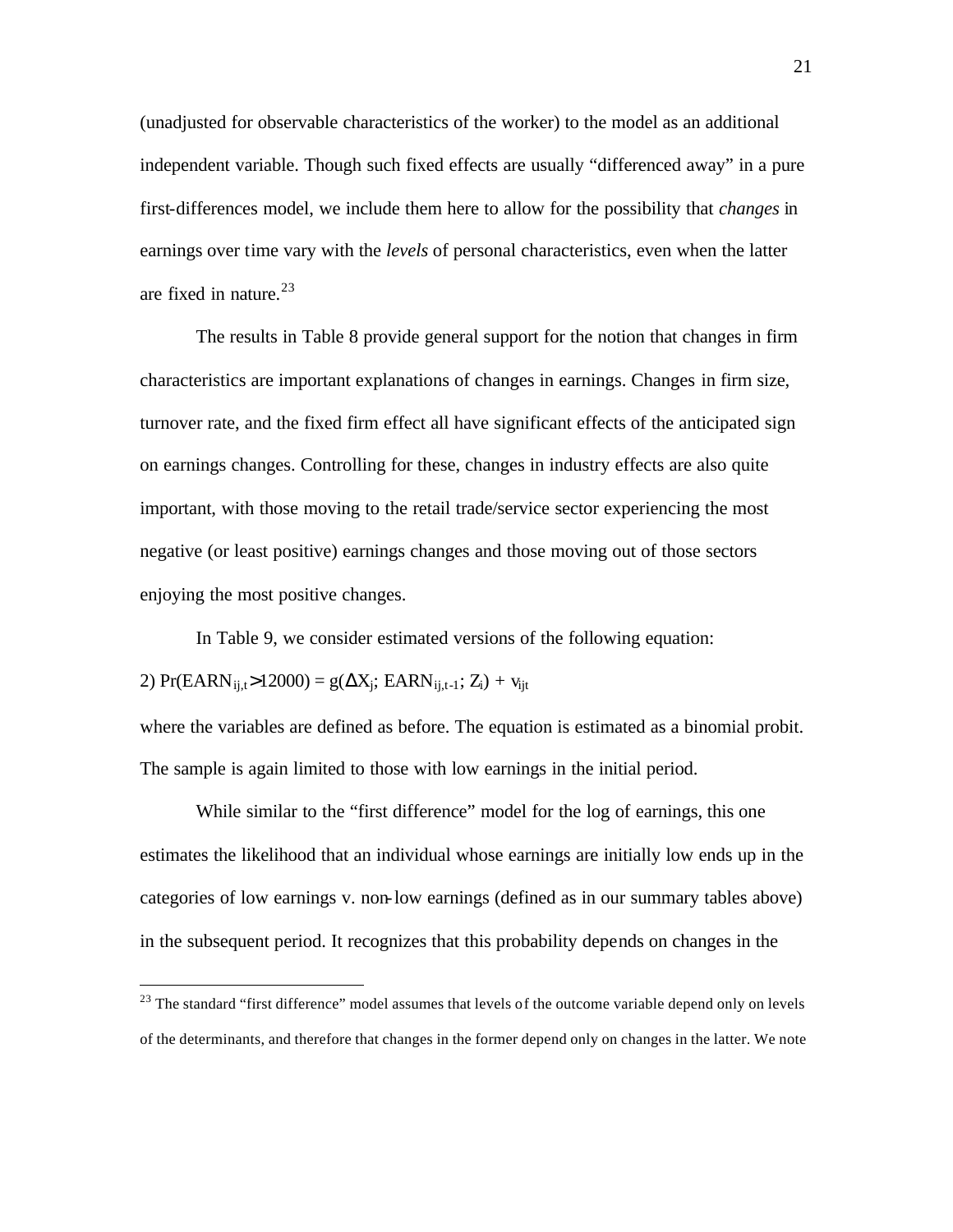individual's earnings, and thus in their firm characteristics, between the current period and the previous one, as well as the level of earnings achieved in the earlier period.<sup>24</sup> As before, firm changes are captured in fixed effects and sometimes in other observable firm characteristics as well; and one specification also allows for the level of person fixed effects to influence this outcome.

The results of Table 9 are generally consistent with those of Table 8 – particularly the strong impact of the firm fixed effect on moving out of low-earning status. The estimated firm size and turnover effects in this specification are counterintuitive but are not significant. Industry changes remain important – in general, changing industries results in a lower probability of remaining in low-earning status (recall that most lowearners are concentrated in low-wage industries). Specific examples of these changes are noteworthy because they highlight the different paths to success in different industries. For example, low earners who start off in retail trade/services and stay there are more likely to remain low earners; but exits out of retail trade generally reduce the likelihood of remaining a low earner. Conversely, if the low-earner starts in manufacturing and stays there, (s)he is likely to be able to exit – suggesting that career ladders are prevalent in the manufacturing sector, but not in retail trade/services. But exits from manufacturing to

that both the firm and person fixed effects included here as regressors are themselves estimated, and thus the standard errors presented are somewhat downward biased.

 $\overline{a}$ 

<sup>24</sup> This specification is based on the notion that  $Pr(EARN_t>12) = Pr(EARN_t-EARN_{t-1} > 12-EARN_{t-1});$  in other words, the likelihood of having earnings above a certain level in the later period equals the likelihood that the change in earnings across periods is greater than the gap between the cutoff level and earnings in the initial period. Controlling for the worker's level of earnings in the earlier period enables us to estimate this probability as a function of changing firm characteristics across the two periods.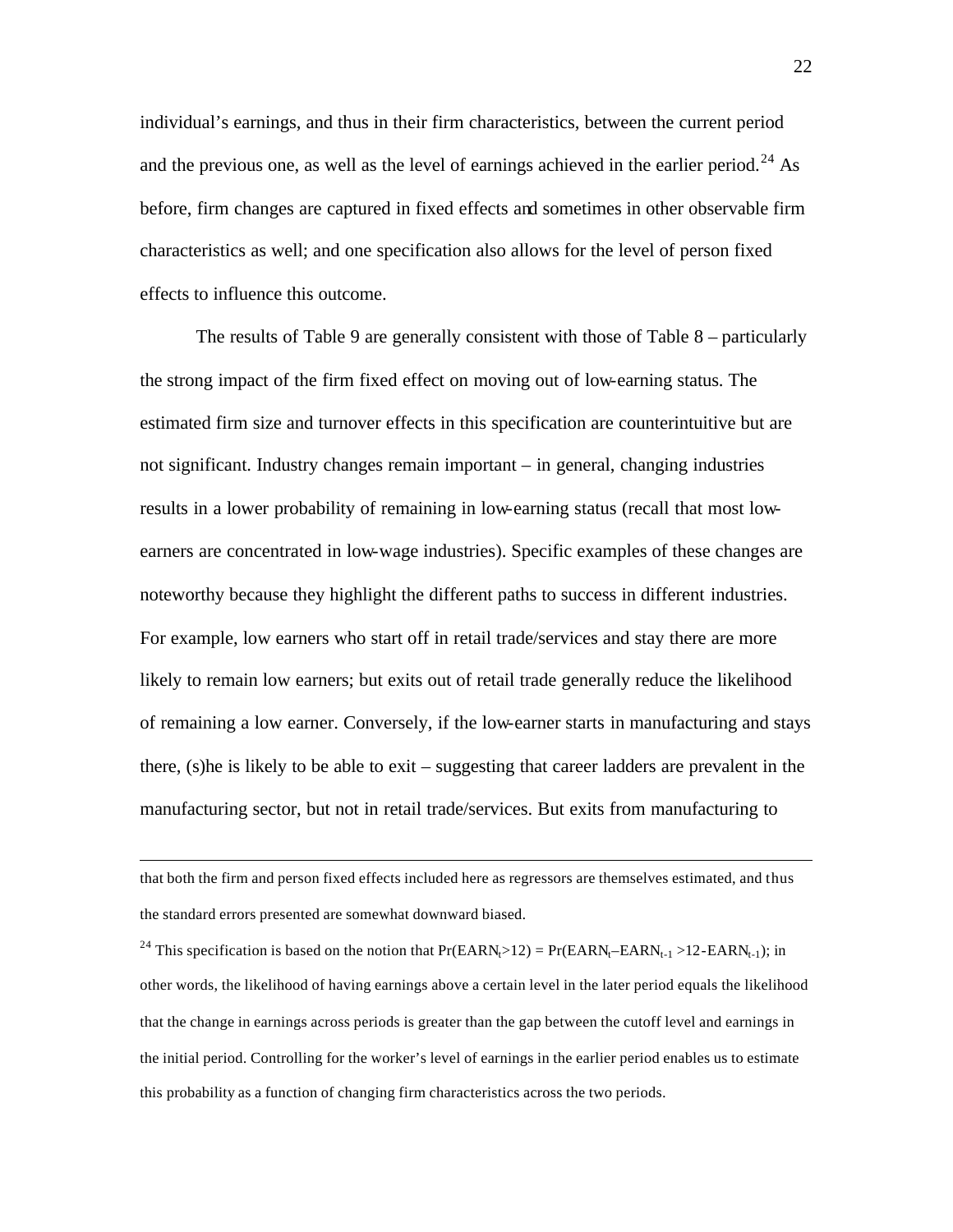other sectors can also be associated with improved likelihood of exiting low earnings status, perhaps because of training obtained there.

Finally, the person fixed effects have strong positive effects on earnings growth and negative effects on the probabilities of having low earnings, even though we also control for initial earnings levels. Inclusion of these person effects generally reduces in magnitude but does not eliminate the effects of changes in firm characteristics. However, these results raise the important possibility that firm and person effects interact in generating movements in earnings over time, which we will explore further in our subsequent work.

#### **Conclusion**

In this paper, we use a unique longitudinal dataset based on all workers in the state of Illinois in the 1990's, and we analyze the extent to which escape or entry into low-earning status among adult workers is associated with changes in employers and their characteristics. The results show the following:

1) *There is considerable mobility into and out of low-earning employment status*. A large fraction of adults who have very low earnings over lengthy periods of time (i.e., at least 3 years) manage to escape this status. This is true among men as well as women and among those who are older or younger than age 35. However, a small group of workers who are not low-earning initially will enter this status as well, regardless of their demographics.

2) *About half of those workers who either escape or enter into low-earning status across 3-year periods change their primary employers*. This rate of employer change is twice as high as occurs among those with no change in their low-earning status. Thus, mobility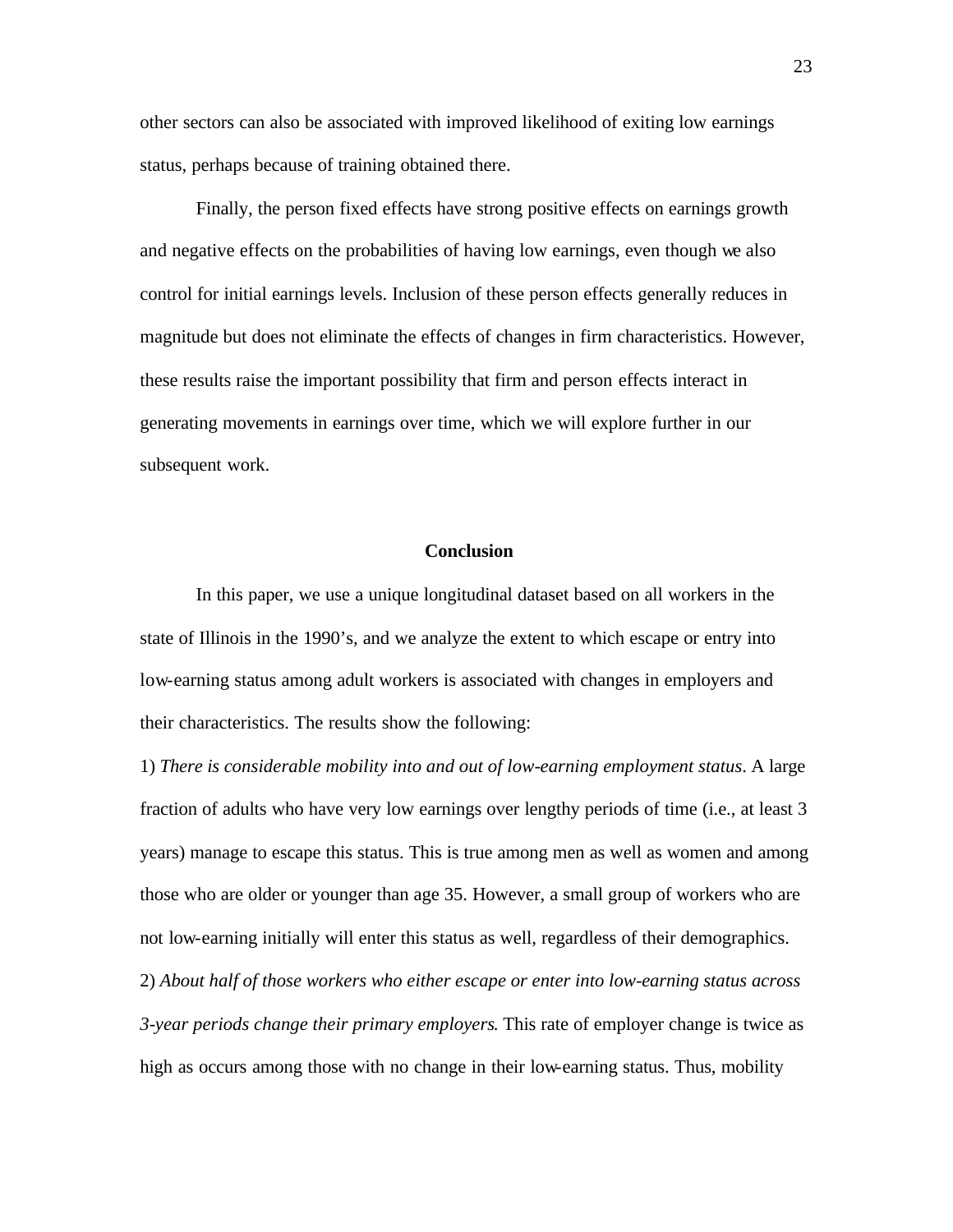across employers is an important source of earnings changes for workers, in either the positive or negative directions.

3) *While personal characteristics are strongly associated with the tendency of workers to ever have low-earnings status, changes in employer characteristics are also important determinants of changes in earnings status for initially low earners.* Specifically, changes in the firm fixed effect for any worker – as well as changes in more easily observable characteristics such as size, turnover and industry – are important determinants of the ability of initially low earners to escape this status in the labor market.

Taken together, these results suggest that the process by which low-wage workers are matched to employers could have large effects on their relative success in the labor market. Likewise, our ability to help match these workers to particular employers could have important effects on the success of our employment and training policies for these groups, especially if we assume that some workers may face high costs or various barriers (such as transportation costs, limited information and "contacts", employer discrimination, etc.) that limit their access to the better jobs (Holzer, *op. cit.*).<sup>25</sup> Workers who initially work for low-wage employers might ultimately succeed by staying with this employer and accumulating tenure there, but a job change that entails a move to a higherwage employer might considerably enhance his/her prospects for success.

Of course, this analysis remains fairly exploratory. A good deal more work needs to be done, defining the exact characteristics of employers more carefully and the "pathways" by which workers escape low-earning status more clearly. Do some

 $^{25}$  In other words, low-wage workers may not be optimally self-selecting into the right "matches" with employers, or they may be optimizing under fairly serious constraints in the "matching" process.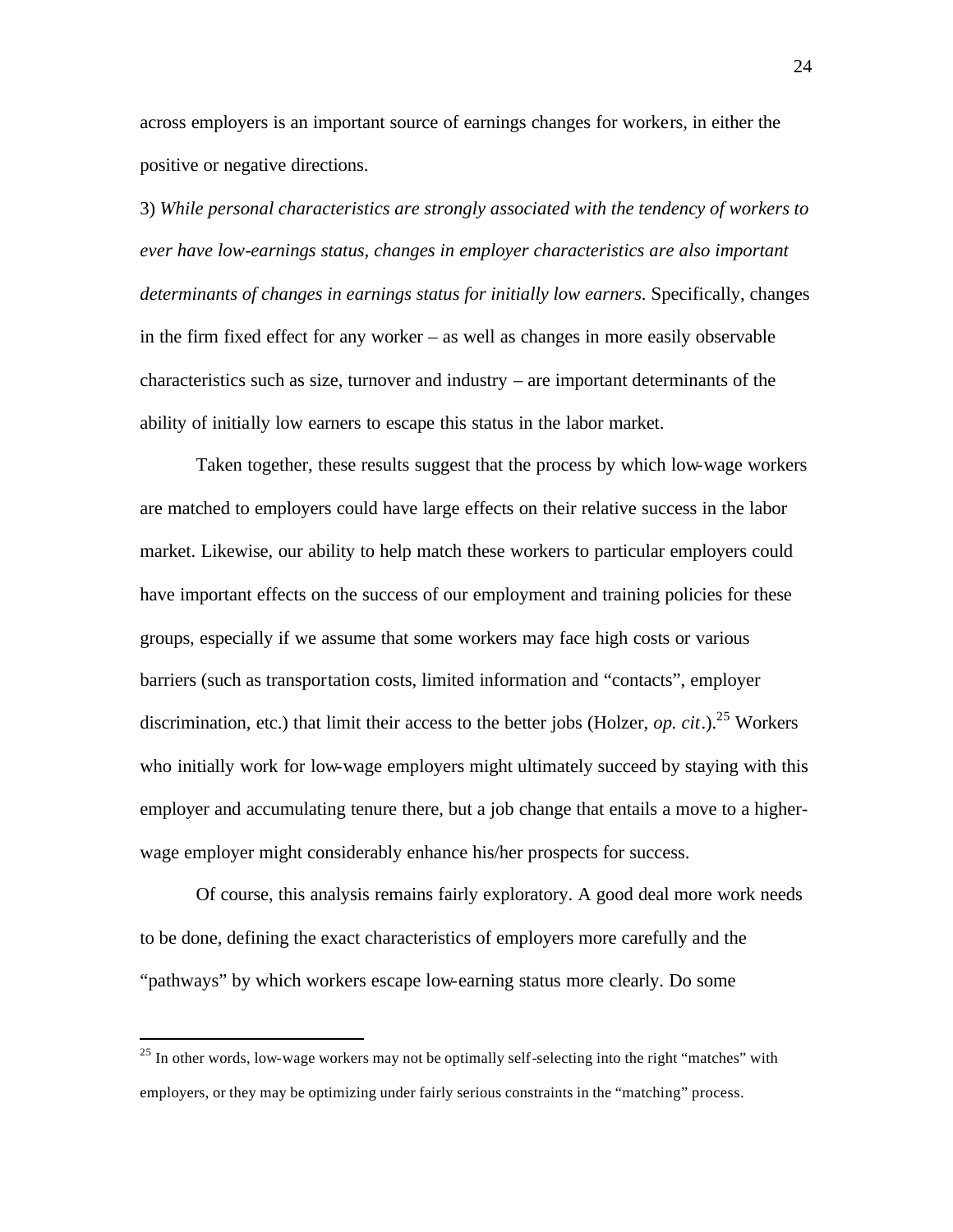employers, such as "temp" agencies, result in transitions to higher-wage employment more frequently than do others? What are the detailed industries to which many workers switch when they leave retail trade and other low-wage establishments? Which workers are most likely to make these changes? Our multivariate analysis must also more carefully distinguish between the returns to tenure within a firm and mobility across firms, as well as the returns to a variety of personal characteristics.

At least for now, the descriptive data strongly suggest that employer characteristics and their changes, and the "matching" process more broadly, are important determinants of success for initially low-earning workers.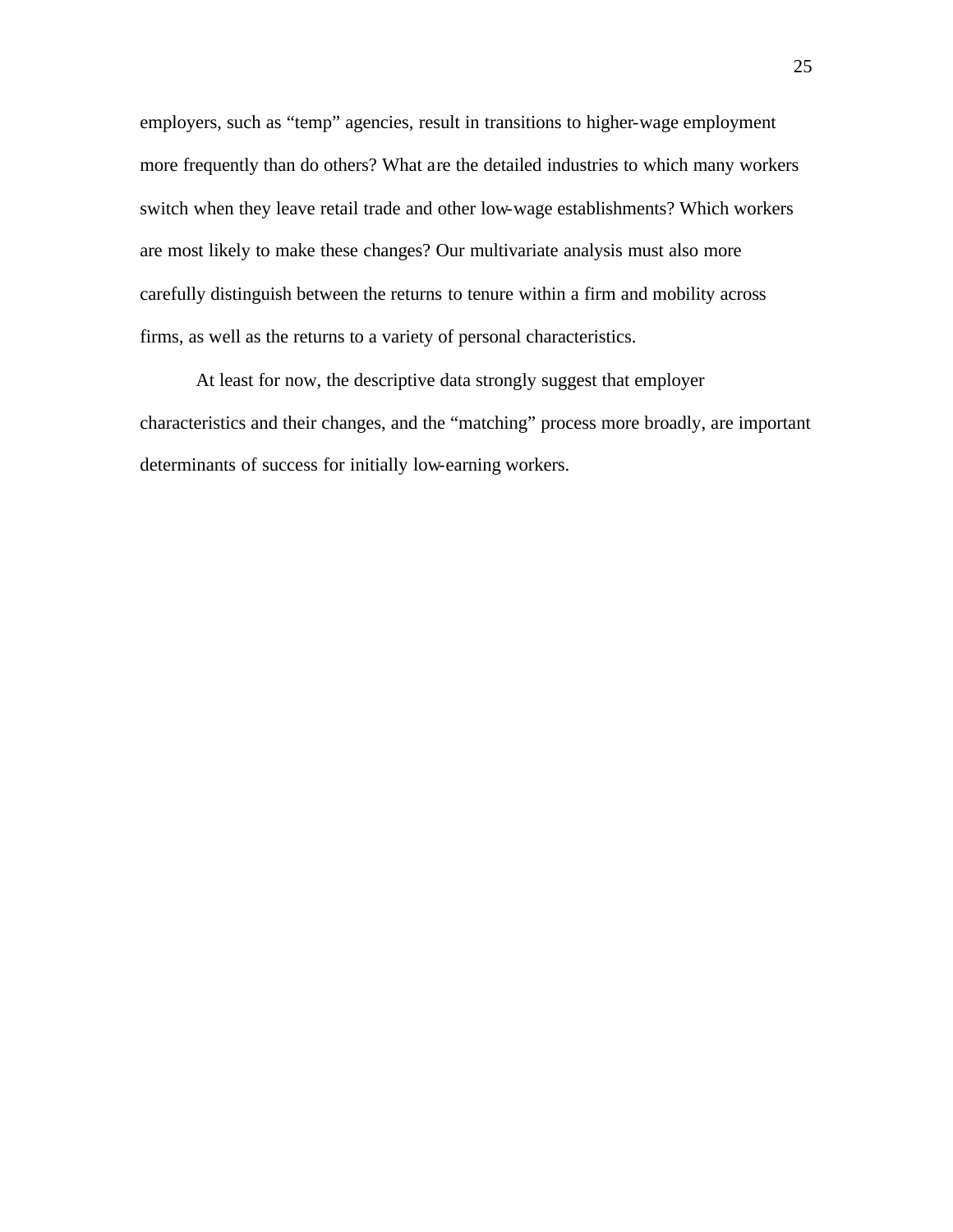#### **REFERENCES**

Abowd, John, Paul Lengermann and Kevin McKinney. 2003 "Measuring the Human Capital Input for American Businesses." U.S. Census Bureau, unpublished manuscript.

Abowd, John, Robert Creecy and Francis Kramarz. 2002. "Computing Person and Firm Fixed Effects Using Linked Longitudinal Employer-Employee Data." U.S.Census Bureau, unpublished manuscript.

Abowd, John, Francis Kramarz and David Margolis. 1999. "High-Wage Workers and High-Wage Firms." *Econometrica* Vol. 67, No. 2, pp. 251-333.

Abowd, John and Francis Kramarz. 1999. "The Analysis of Labor Markets Using Matched Employer-Employee Data." In O. Ashenfelter and D. Card eds. *The Handbook of Labor Economics*, Volume 3B. Amsterdam: North Holland, pp. 2629-2710.

Anderson, Patricia and Bruce Meyer. 1994. "The Extent and Consequences of Job Turnover." *Brookings Papers on Economic Activity – Microeconomics*, pp. 177-248.

Andersson, Fredrik; Harry Holzer and Julia Lane. 2002. "The Interactions of Workers and Firms in the Low-Wage Labor Market." Report to the U.S. Department of Health and Human Services, Office of the Assistant Secretary for Policy and Evaluation.

Andersson, Fredrik; Harry Holzer and Julia Lane. 2003. "Worker Advancement in the Low-Wage Labor Market: The Importance of 'Good Jobs.'" Policy Brief, Center on Urban and Metropolitan Affairs, The Brookings Institution, Washington DC.

Bishop, John. 1993. "Improving Job Matches in the U.S. Labor Market." *Brookings Papers on Economic Activity – Microeconomics,* pp. 335-390.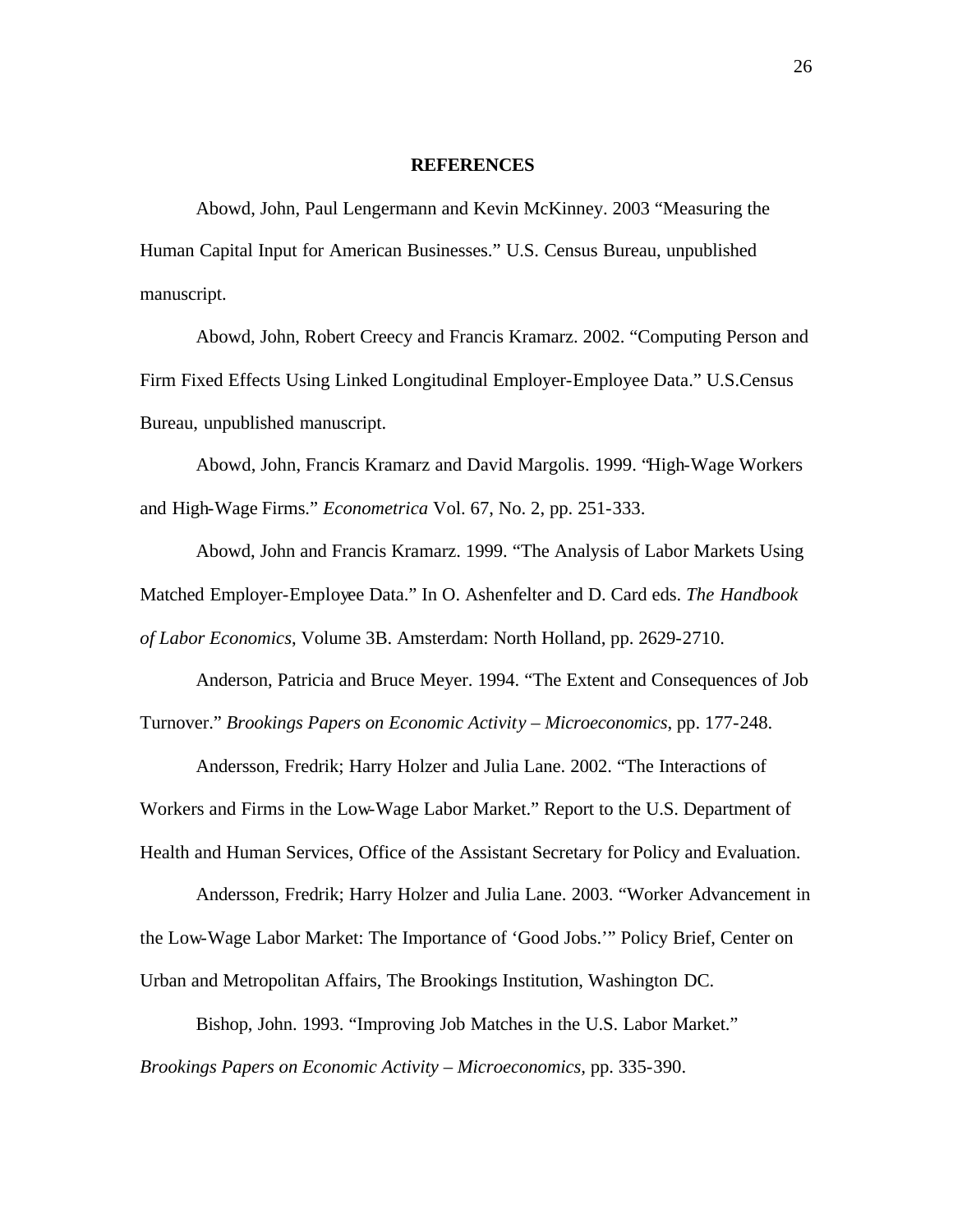Brown, Charles; James Hamilton and James Medoff. 1990. *Employers Large and Small*. Cambridge MA: Harvard University Press.

Burtless, Gary. 1995. "The Employment Prospects of Welfare Recipients." In D. Nightingale and R. Haveman eds. *The Work Alternative.* Washington DC: The Urban Institute.

Committee for Economic Development. 2000. *Welfare Reform and Beyond: Making Work Work*. Washington DC.

Doeringer, Peter and Michael Piore. 1971. *Internal Labor Markets and Manpower Analysis.* Lexington Mass.: Heath.

Farber, Henry. 1999. "Mobility and Stability: The Dynamics of Job Change in the Labor Market." In O. Ashenfelter and D. Card eds. *The Handbook of Labor Economics*, Volume 3B. Amsterdam: North Holland, pp. 2439-2483.

Gladden, Tricia and Chris Taber. 2000. "Wage Progression Among Less-Skilled Workers." In D. Card and R. Blank eds. *Finding Jobs*. New York: Russell Sage Foundation, pp. 160-192.

Groshen, Erica. 1991. "Five Reasons Why Wages Vary among Employers." *Industrial Relations*, Vol. 30, No. 2, pp. 350-381.

Haltiwanger, John; Julia Lane and James Spletzer. 1999. "Productivity Differences Across Employers: The Role of Employer Size, Age, and Human Capital" *American Economic Review*, Vol. 89, No. 2, pp. 94-98.

Haltiwanger, John; Julia Lane, James Spletzer, Jules Theeuwes and Kenneth Troske. 1999. *The Creation and Analysis of Employer-Employee Matched Data*. Amsterdam: North Holland.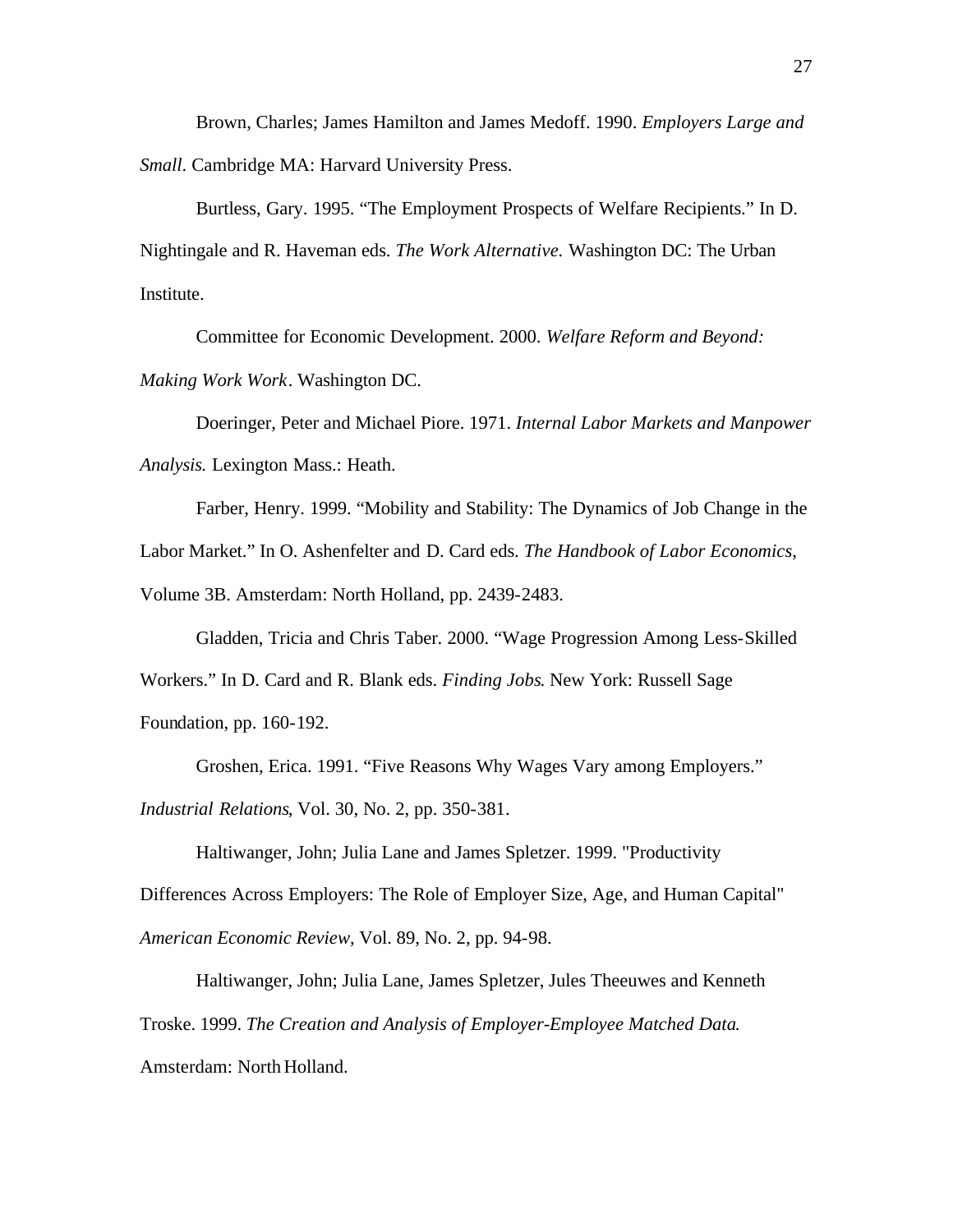Holzer, Harry J. 1996. *What Employers Want: Job Prospects for Less-Educated Workers.* New York: Russell Sage Foundation.

Katz, Lawrence. 1986. "Efficiency Wages: A Partial Evaluation." *NBER Macroeconomics Annual*, Volume 1, pp. 235-275.

Krueger, Alan and Lawrence Summers. 1987. "Reflections on the Inter-Industry Wage Structure." In K. Lang and J. Leonard eds. *The Structure of Labor Markets*. New York: Basil Blackwell.

Lane, Julia; Simon Burgess and Jules Theeuwes. 1998. "The Uses of Longitudianl Matched Employer/Employee Data in Labor Market Analysis." *American Statistical Association Papers and Proceedings*, pp. 249-254.

Lane, Julia. 2000. "The Role of Job Turnover in the Low-Wage Labor Market." In K. Kaye and D. Nightingale eds. *The Low-Wage Labor Market: Challenges and* 

*Opportunities for Self-Sufficiency*. Washington DC: The Urban Institute, pp. 185-198.

Parsons, Donald. 1986. "The Employment Relationship: Job Attachment, Work Effort, and the Nature of Contracts." In O. Ashenfelter and R. Layard eds. *The Handbook of Labor Economics*, Vol. 2. Amsterdam: North Holland, pp. 789-848.

Royalty, Ann. 1998. "Job-to-Job and Job-to-Nonemployment Turnover by Gender and Education Level." *Journal of Labor Economics*, Vol. 16, No. 2, pp. 392-443.

Strawn, Julie; Mark Greenberg and Steven Savner. 2002. "Improving Employment Outcomes Under TANF." In R. Blank and R. Haskins eds. *The New World of Welfare*. Washington DC: The Brookings Institution, pp. 223-244.

Topel, Robert and Michael Ward. 1992. "Job Mobility and the Careers of Young Men." *Quarterly Journal of Economics.* Vol.107, No. 2, pp. 441-79.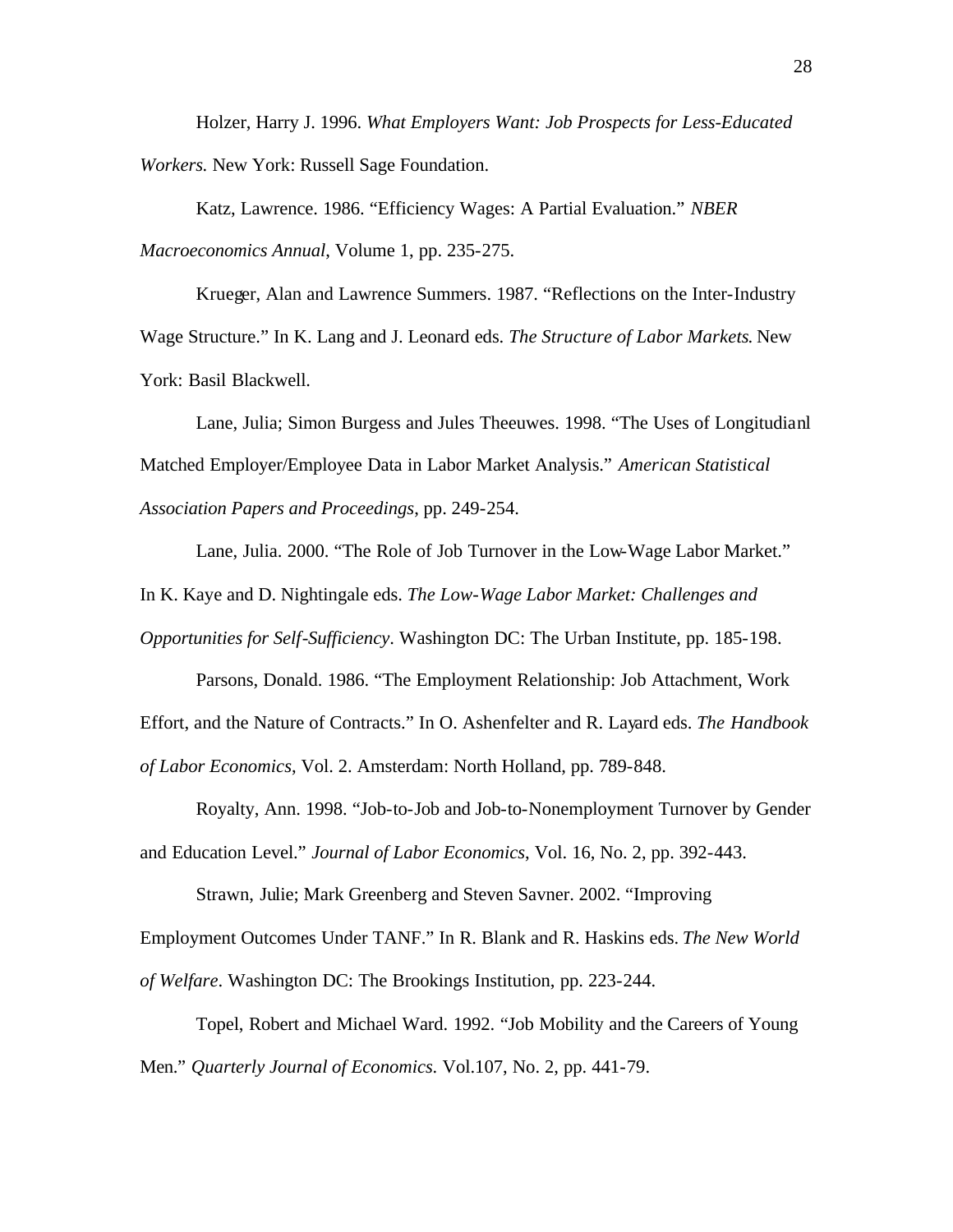Willis, Robert. 1986. "Wage Determinants: A Survey and Reinterpretation of Human Capital Earnings Functions." In O. Ashenfelter and R. Layard eds. The Handbook of Labor Economics, Volume 1. Amsterdam: North Holland, pp. 525-602.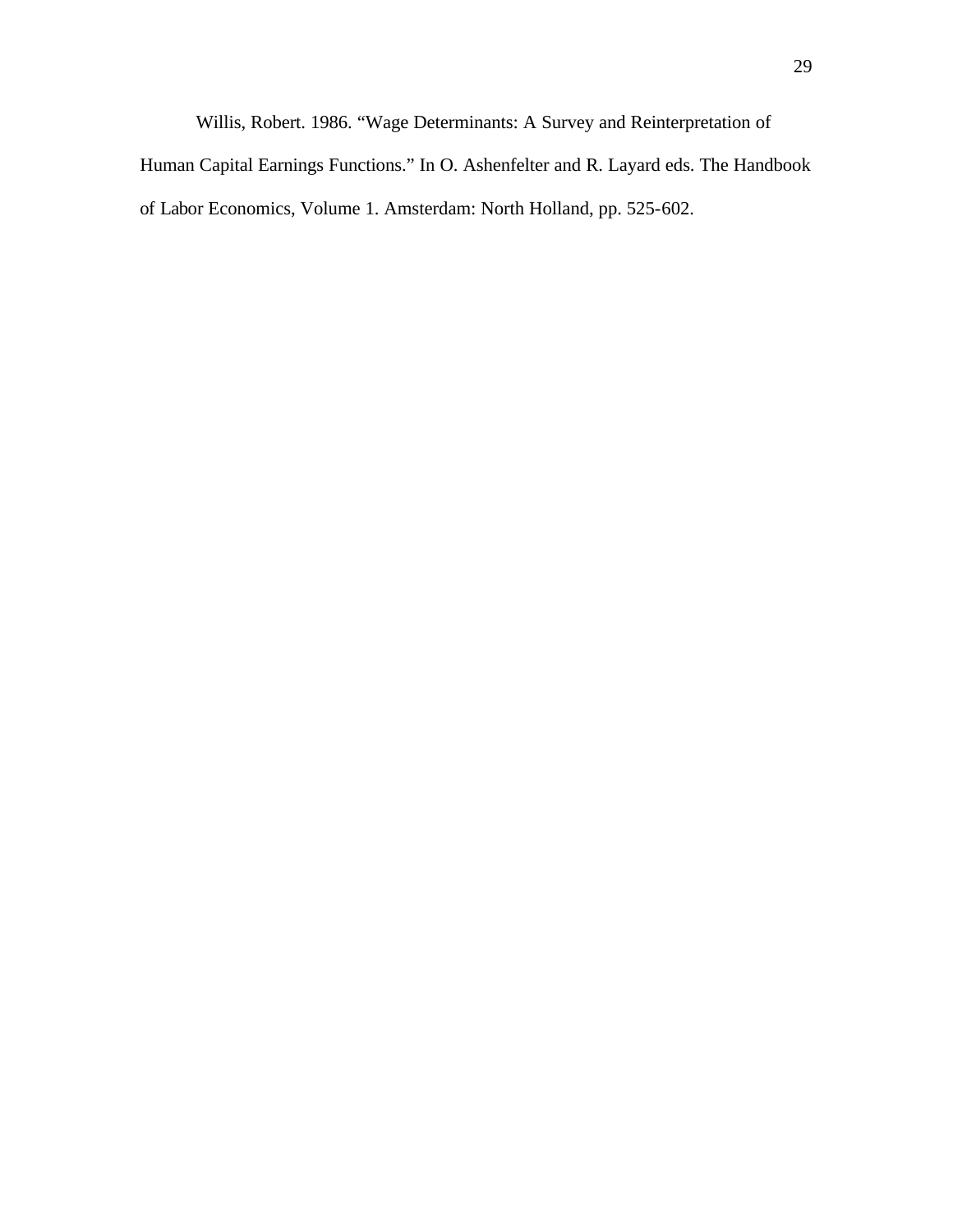| Table 1                                                     |       |        |       |       |       |  |  |  |
|-------------------------------------------------------------|-------|--------|-------|-------|-------|--|--|--|
| Low-Earning Status and Job Mobility 1990-1992 and 1993-1995 |       |        |       |       |       |  |  |  |
| A. Mobility Into and Out of Low-Earning Employment          |       |        |       |       |       |  |  |  |
|                                                             | Male  | Female | Young | Old   | Total |  |  |  |
| Total                                                       | 1.00  | 1.00   | 1.00  | 1.00  | 1.00  |  |  |  |
| Not low-                                                    |       |        |       |       |       |  |  |  |
| earning either                                              |       |        |       |       |       |  |  |  |
| period                                                      | 0.976 | 0.888  | 0.935 | 0.926 | 0.944 |  |  |  |
| Low-earning                                                 |       |        |       |       |       |  |  |  |
| earlier not later                                           | 0.012 | 0.054  | 0.027 | 0.038 | 0.036 |  |  |  |
| Low-earning                                                 |       |        |       |       |       |  |  |  |
| later not earlier                                           | 0.007 | 0.031  | 0.015 | 0.017 | 0.021 |  |  |  |
| Low-earning                                                 |       |        |       |       |       |  |  |  |
| both periods                                                | 0.004 | 0.033  | 0.023 | 0.018 | 0.019 |  |  |  |

| B. Job Changing by Low-Earning Employment |      |        |       |      |       |  |  |  |
|-------------------------------------------|------|--------|-------|------|-------|--|--|--|
|                                           | Male | Female | Young | Old  | Total |  |  |  |
| Not low-                                  | .261 | .257   | .332  | .221 | .260  |  |  |  |
| earning in                                |      |        |       |      |       |  |  |  |
| either period                             |      |        |       |      |       |  |  |  |
| Low-earning<br>earlier not later          | .589 | .439   | .579  | .413 | .472  |  |  |  |
| Low-earning<br>later not earlier          | .521 | .442   | .527  | .409 | .463  |  |  |  |
| Low-earning<br>both periods               | .250 | .251   | .371  | .211 | .250  |  |  |  |
| Total                                     | .279 | .273   | .342  | .230 | .277  |  |  |  |

Note: All estimated results are based on a 5% sample of data from the state of Illinois in the period 1990-95. "Low earnings" are defined as earning less than \$12,000 per year (in 1999 dollars) for at least three consecutive years. The columns in part A are distributions of workers in each demographic group across low-earning categories (and therefore add up to 100%), while those in part B indicate the percentages of those in each category that have changed their primary employers across the two 3-year periods.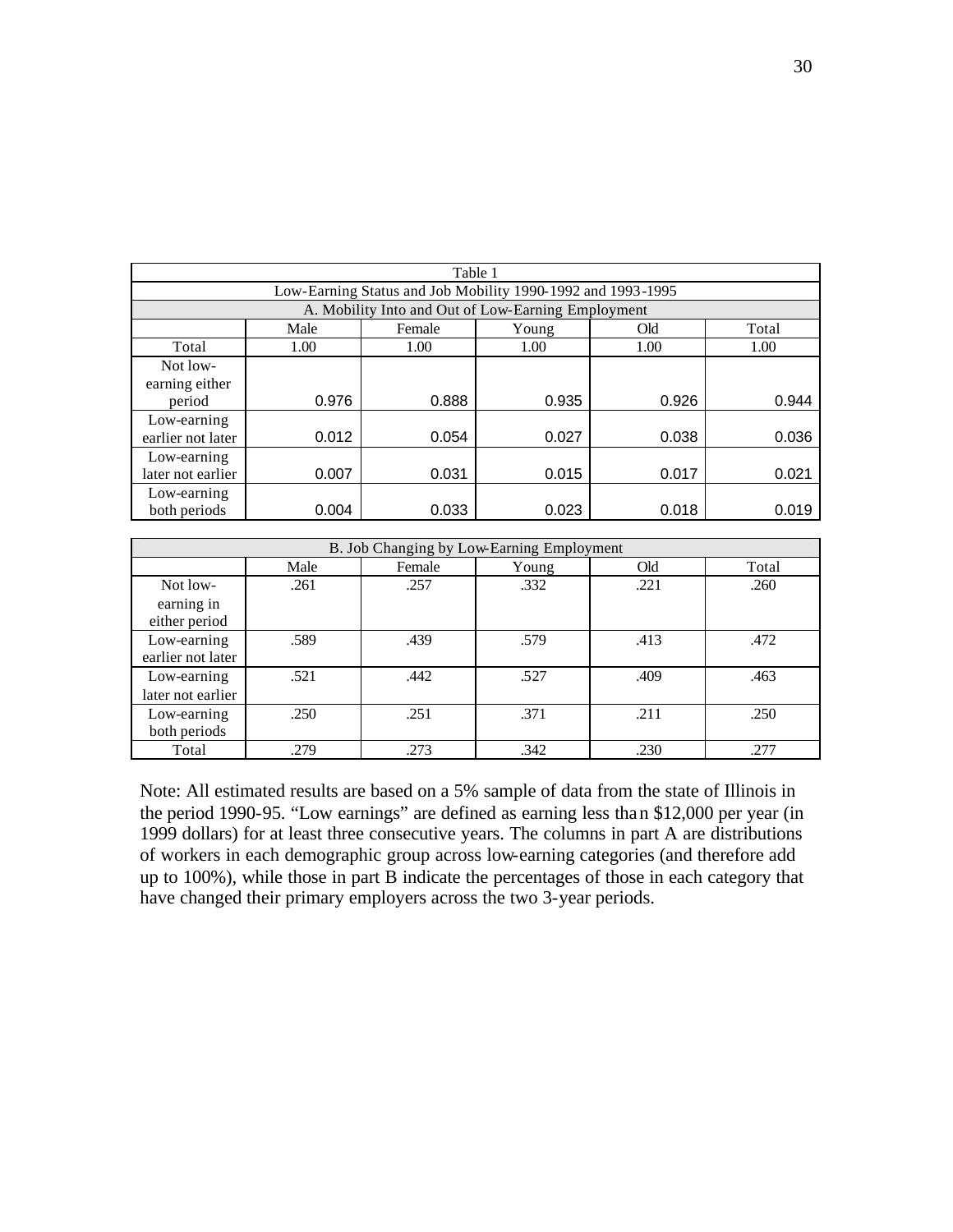|                                                                                                       | Table 2 |        |                                 |                             |        |        |                                             |                                |  |
|-------------------------------------------------------------------------------------------------------|---------|--------|---------------------------------|-----------------------------|--------|--------|---------------------------------------------|--------------------------------|--|
| Quarterly Earnings Levels and Changes by Low Earning and Job Mobility Status: 1990-1992 and 1993-1995 |         |        |                                 |                             |        |        |                                             |                                |  |
|                                                                                                       |         |        | Earnings 1990-92                |                             |        |        | Percent Changes between 1990-92 and 1993-95 |                                |  |
|                                                                                                       | Mean    | Median | $2.5^{\text{th}}$<br>Percentile | $75^{\rm th}$<br>Percentile | Mean   | Median | $25^{\rm th}$<br>Percentile                 | 75 <sup>th</sup><br>Percentile |  |
| Not low-earning<br>either period                                                                      |         |        |                                 |                             |        |        |                                             |                                |  |
| <b>Jobs Changers</b>                                                                                  | 8.218   | 6.736  | 4,387                           | 10,208                      | .09    | .03    | $-.21$                                      | .26                            |  |
| Non-Changers                                                                                          | 10.030  | 8.943  | 5.773                           | 12.221                      | .06    | .05    | $-.14$                                      | .15                            |  |
| Low-earning<br>earlier not later                                                                      |         |        |                                 |                             |        |        |                                             |                                |  |
| <b>Job Changers</b>                                                                                   | 1.943   | 1.962  | 1.413                           | 2.446                       | .68    | .37    | $-.14$                                      | .33                            |  |
| Non-Changers                                                                                          | 1.991   | 2.083  | 1.555                           | 2.513                       | .19    | .09    | $-.11$                                      | .11                            |  |
| Low-earning later<br>not earlier                                                                      |         |        |                                 |                             |        |        |                                             |                                |  |
| <b>Job Changers</b>                                                                                   | 3.989   | 3.059  | 1.952                           | 4.710                       | $-.19$ | $-.34$ | $-.63$                                      | $-.01$                         |  |
| Non-Changers                                                                                          | 2,538   | 2,209  | 1.533                           | 2,907                       | $-.03$ | $-.06$ | $-.22$                                      | .12                            |  |
| Low-earning both<br>periods                                                                           |         |        |                                 |                             |        |        |                                             |                                |  |
| <b>Job Changers</b>                                                                                   | 1.792   | 1.780  | 1,186                           | 2,257                       | .23    | .06    | $-.20$                                      | .39                            |  |
| Non-Changers                                                                                          | 1.768   | 1.864  | 1.333                           | 2,261                       | .07    | .03    | $-.08$                                      | .16                            |  |

Note: Quarterly Earnings represent average earnings with the dominant employer in the relevant 3-year period. Percent changes are defined as changes relative to the average earnings level in the initial 3-year period. Low-earning status and job-changing are defined as in the previous table.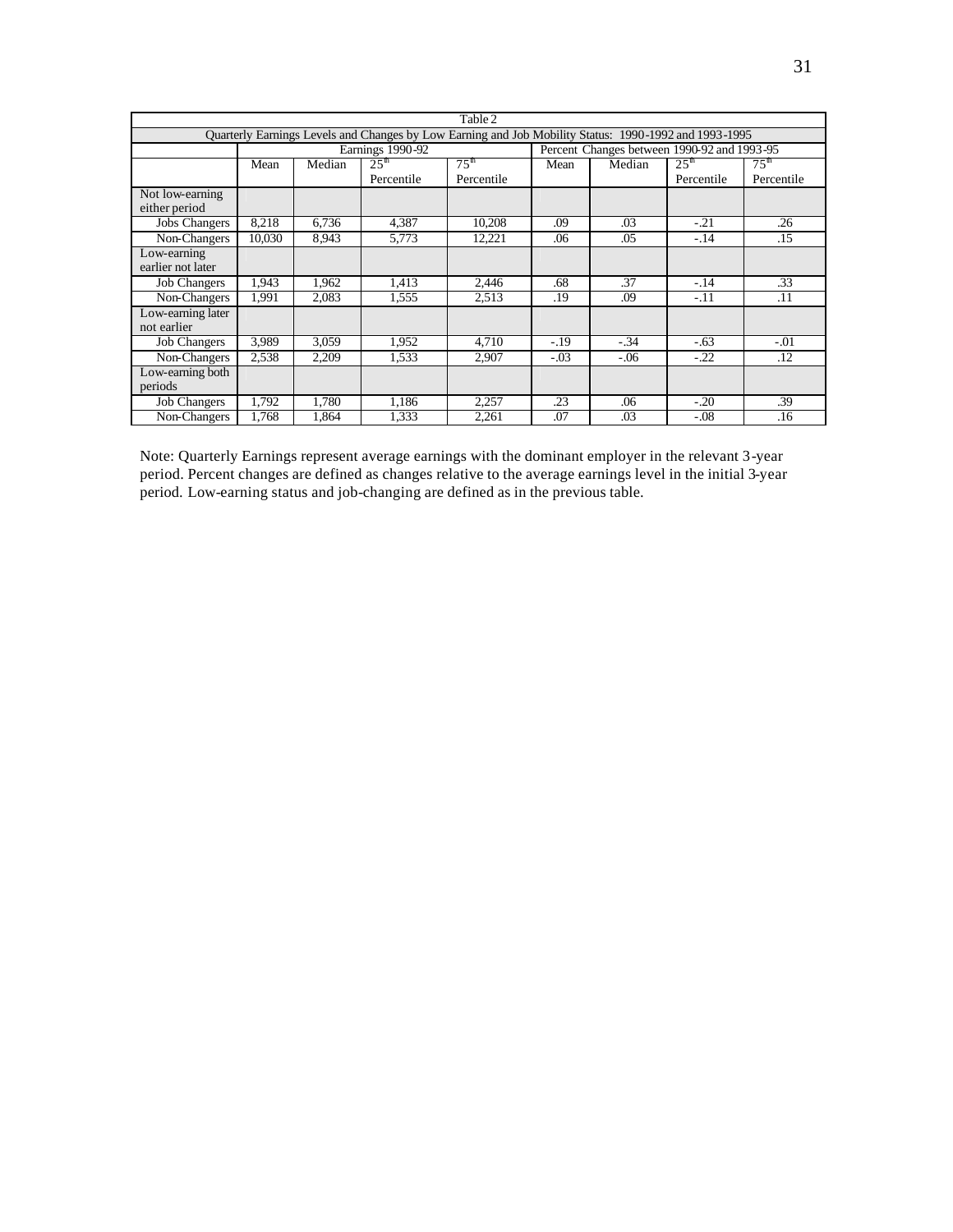|                                  | Table 3 |                                                    |       |       |  |  |  |  |  |
|----------------------------------|---------|----------------------------------------------------|-------|-------|--|--|--|--|--|
|                                  |         | Median Earnings Levels by Gender or Age: 1990-1992 |       |       |  |  |  |  |  |
|                                  | Male    | Female                                             | Young | Older |  |  |  |  |  |
| Not low-earning<br>either period |         |                                                    |       |       |  |  |  |  |  |
| <b>Job Changers</b>              | 8,265   | 5,407                                              | 6,273 | 7,333 |  |  |  |  |  |
| Non-Changers                     | 10,485  | 6,607                                              | 7,688 | 9,112 |  |  |  |  |  |
| Low-earning<br>earlier not later |         |                                                    |       |       |  |  |  |  |  |
| <b>Job Changers</b>              | 2,130   | 1,905                                              | 2,006 | 1,903 |  |  |  |  |  |
| Non-Changers                     | 2,024   | 2,086                                              | 2,122 | 2,059 |  |  |  |  |  |
| Low-earning later<br>not earlier |         |                                                    |       |       |  |  |  |  |  |
| <b>Job Changers</b>              | 3,622   | 2,940                                              | 2,972 | 3,115 |  |  |  |  |  |
| Non-Changers                     | 2,593   | 2,130                                              | 2,252 | 2,185 |  |  |  |  |  |
| Low-earning both<br>periods      |         |                                                    |       |       |  |  |  |  |  |
| <b>Job Changers</b>              | 2,022   | 1,649                                              | 1,882 | 1,594 |  |  |  |  |  |
| Non-Changers                     | 1,866   | 1,834                                              | 1,841 | 1,835 |  |  |  |  |  |

|                                  | Median Earnings Changes by Gender or Age: 1993-1995 v.1990-1992 |        |        |        |
|----------------------------------|-----------------------------------------------------------------|--------|--------|--------|
| Not low-earning<br>either period |                                                                 |        |        |        |
| <b>Job Changers</b>              | .02                                                             | .03    | .03    | $-.01$ |
| Non-Changers                     | .04                                                             | .06    | .07    | .04    |
| Low-earning<br>earlier not later |                                                                 |        |        |        |
| <b>Job Changers</b>              | .42                                                             | .35    | .36    | .39    |
| Non-Changers                     | .04                                                             | .10    | .13    | .03    |
| Low-earning later<br>not earlier |                                                                 |        |        |        |
| <b>Job Changers</b>              | $-.45$                                                          | $-.30$ | $-.32$ | $-.36$ |
| Non-Changers                     | $-.10$                                                          | $-.03$ | $-.08$ | $-.04$ |
| Low-earning both<br>periods      |                                                                 |        |        |        |
| <b>Job Changers</b>              | $-.04$                                                          | .03    | .03    | .06    |
| Non-Changers                     | $-.03$                                                          | .04    | .02    | .03    |
|                                  |                                                                 |        |        |        |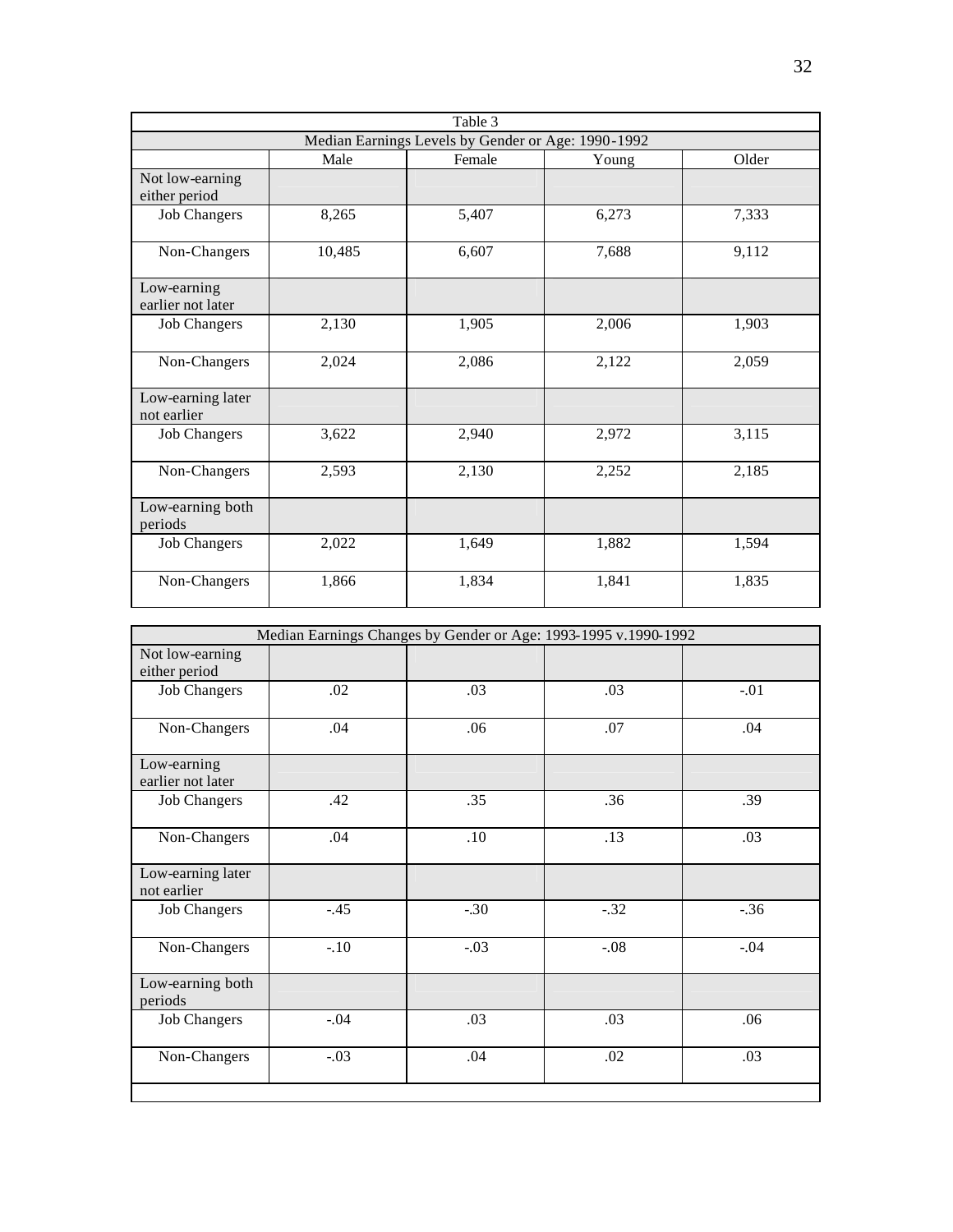|                                |                | Table 4                     |  |                                                      |                    |                 |  |
|--------------------------------|----------------|-----------------------------|--|------------------------------------------------------|--------------------|-----------------|--|
|                                |                |                             |  | Person/Firm Characteristics and Matches Between Them |                    |                 |  |
|                                |                | A. Person Characteristics   |  |                                                      |                    |                 |  |
|                                | Percent Female |                             |  | Percent White                                        | Years of Education |                 |  |
| Person Fixed                   |                |                             |  |                                                      |                    |                 |  |
| Effects:                       |                |                             |  |                                                      |                    |                 |  |
| Quartile 1                     | .51            |                             |  | .69                                                  |                    | 12.13           |  |
| Quartile 2                     | .47            |                             |  | .74                                                  |                    | 12.77           |  |
| Quartile 3                     | .45            |                             |  | .80                                                  |                    | 13.58           |  |
| Quartile 4                     | .41            |                             |  | .86                                                  |                    | 14.66           |  |
|                                |                |                             |  |                                                      |                    |                 |  |
| <b>Adjusted Fixed Effects:</b> |                |                             |  |                                                      |                    |                 |  |
| Quartile 1                     | .48            |                             |  | .75                                                  |                    | 12.98           |  |
| Quartile 2                     | .46            |                             |  | .75                                                  |                    | 13.05           |  |
| Quartile 3                     | .46            |                             |  | .75                                                  |                    | 13.23           |  |
| Quartile 4                     | .45            |                             |  | .82                                                  |                    | 13.57           |  |
|                                |                |                             |  |                                                      |                    |                 |  |
|                                | <b>B.</b>      | <b>Firm Characteristics</b> |  |                                                      |                    |                 |  |
|                                | Average        | Turnover                    |  | Industry:                                            |                    |                 |  |
|                                | <b>Size</b>    | rate                        |  | Manufacturing                                        | Retail             | Service         |  |
| Firm Fixed                     |                |                             |  |                                                      |                    |                 |  |
| Effects:                       |                |                             |  |                                                      |                    |                 |  |
| Quartile 1                     | 143            | .418                        |  | .06                                                  | .36                | .40             |  |
| Quartile 2                     | 179            | .236                        |  | .18                                                  | .10                | $\mathcal{A}$   |  |
| Quartile 3                     | 267.5          | .137                        |  | .26                                                  | .05                | $\overline{.3}$ |  |
| Quartile 4                     | 663.4          | .180                        |  | .32                                                  | .01                | .11             |  |
|                                |                |                             |  |                                                      |                    |                 |  |
|                                |                | C. Person-Firm Matches      |  |                                                      |                    |                 |  |
|                                | Average        | Average                     |  | Percent                                              | Per-               | Years of        |  |
|                                | Person         | Adjusted                    |  | Female                                               | cent               | Education       |  |
|                                | Fixed          | Fixed                       |  |                                                      | White              |                 |  |
| Firm                           | Effects        | Effects                     |  |                                                      |                    |                 |  |
| Fixed Effects:                 |                |                             |  |                                                      |                    |                 |  |
| Quartile 1                     | $-.09$         | $-.22$                      |  | .58                                                  | .78                | 12.9            |  |
| Quartile 2                     | $-.07$         | $-.18$                      |  | .51                                                  | .76                | 13.1            |  |
| Quartile 3                     | $-.03$         | $-12$                       |  | .43                                                  | .74                | 13.3            |  |
| Quartile 4                     | $-.04$         | $-.13$                      |  | .33                                                  | .77                | 13.3            |  |

Note: Part A presents percent female, percent white, and average years of (imputed) education for each quartile of the distribution of person fixed effects, where the latter are defined as total effects or those adjusted for observable personal characteristics. Part B presents average size, turnover rates, and major industry groupings for each quartile of the distribution of firm fixed effects. Part C presents average person fixed effects (total and adjusted for observable characteristics) and demographic characteristics of workers For each quartile of the firm fixed effects distribution.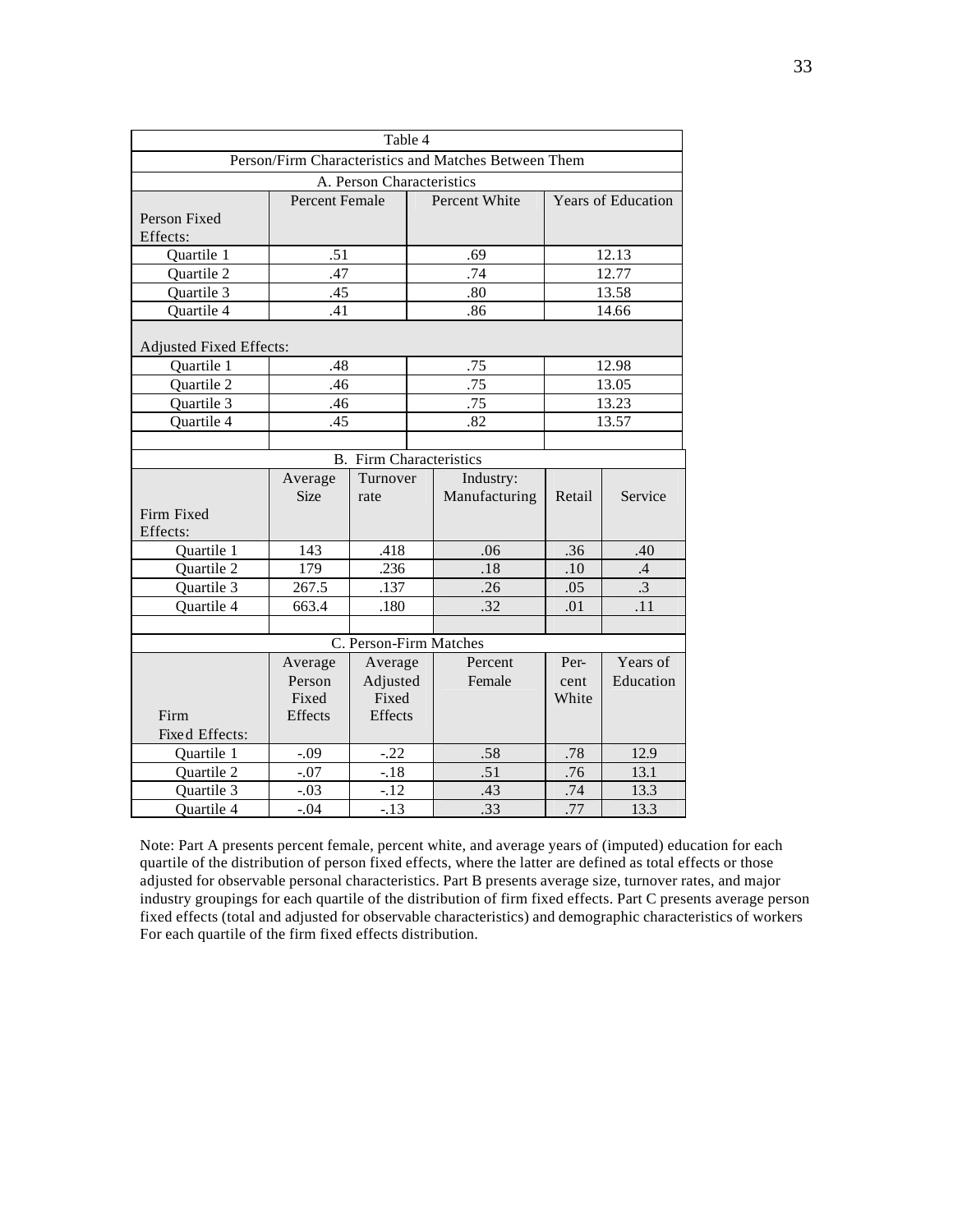| Table 5                                                                           |                 |         |                         |         |                   |         |                  |         |
|-----------------------------------------------------------------------------------|-----------------|---------|-------------------------|---------|-------------------|---------|------------------|---------|
| Distribution of Workers Across Industries By Low-Earning Status and Job Mobility: |                 |         |                         |         |                   |         |                  |         |
|                                                                                   |                 |         | 1990-1992 and 1993-1995 |         |                   |         |                  |         |
| A. Job Changers                                                                   |                 |         |                         |         |                   |         |                  |         |
| Industry                                                                          | Not low-earning |         | Low-earning             |         | Low-earning later |         | Low-earning both |         |
|                                                                                   | either period   |         | earlier not later       |         | not earlier       |         | periods          |         |
|                                                                                   | 1990-92         | 1993-95 | 1990-92                 | 1993-95 | 1990-92           | 1993-95 | 1990-92          | 1993-95 |
| Agriculture, Mining                                                               | .01             | .01     | .01                     | .01     | .01               | .01     | .01              | .01     |
| Construction                                                                      | .08             | .08     | .01                     | .02     | .02               | .02     | .01              | .01     |
| Manufacturing                                                                     | .20             | .19     | .08                     | .11     | .13               | .06     | .05              | .06     |
| <b>TCU</b>                                                                        | .06             | .06     | .04                     | .04     | .04               | .03     | .03              | .03     |
| Wholesale trade                                                                   | .10             | .09     | .04                     | .05     | .07               | .03     | .03              | .03     |
| <b>Retail Trade</b>                                                               | .13             | .12     | .34                     | .26     | .27               | .34     | .36              | .33     |
| Eating/Drinking                                                                   | .04             | .03     | .16                     | .11     | .13               | .13     | .18              | .18     |
| <b>FIRE</b>                                                                       | .09             | .09     | .03                     | .04     | .05               | .05     | .03              | .04     |
| <b>Services</b>                                                                   | .31             | .33     | .43                     | .44     | .38               | .48     | .46              | .47     |
| Hotel                                                                             | .01             | .01     | .02                     | .02     | .02               | .02     | .02              | .02     |
| Personal                                                                          | .01             | .01     | .03                     | .02     | .02               | .03     | .06              | .06     |
| <b>Business</b>                                                                   | .07             | .08     | .07                     | .09     | .08               | $.10\,$ | .05              | .06     |
| Health                                                                            | .08             | .09     | .10                     | .13     | .09               | $.10\,$ | .13              | .11     |
| Education                                                                         | .04             | .04     | .09                     | .08     | .06               | .10     | .10              | .11     |
| Movies/Recreation                                                                 | .01             | .01     | .03                     | .02     | .02               | .03     | .03              | .04     |
| Public                                                                            | .02             | .03     | .02                     | .03     | .03               | .02     | .02              | .02     |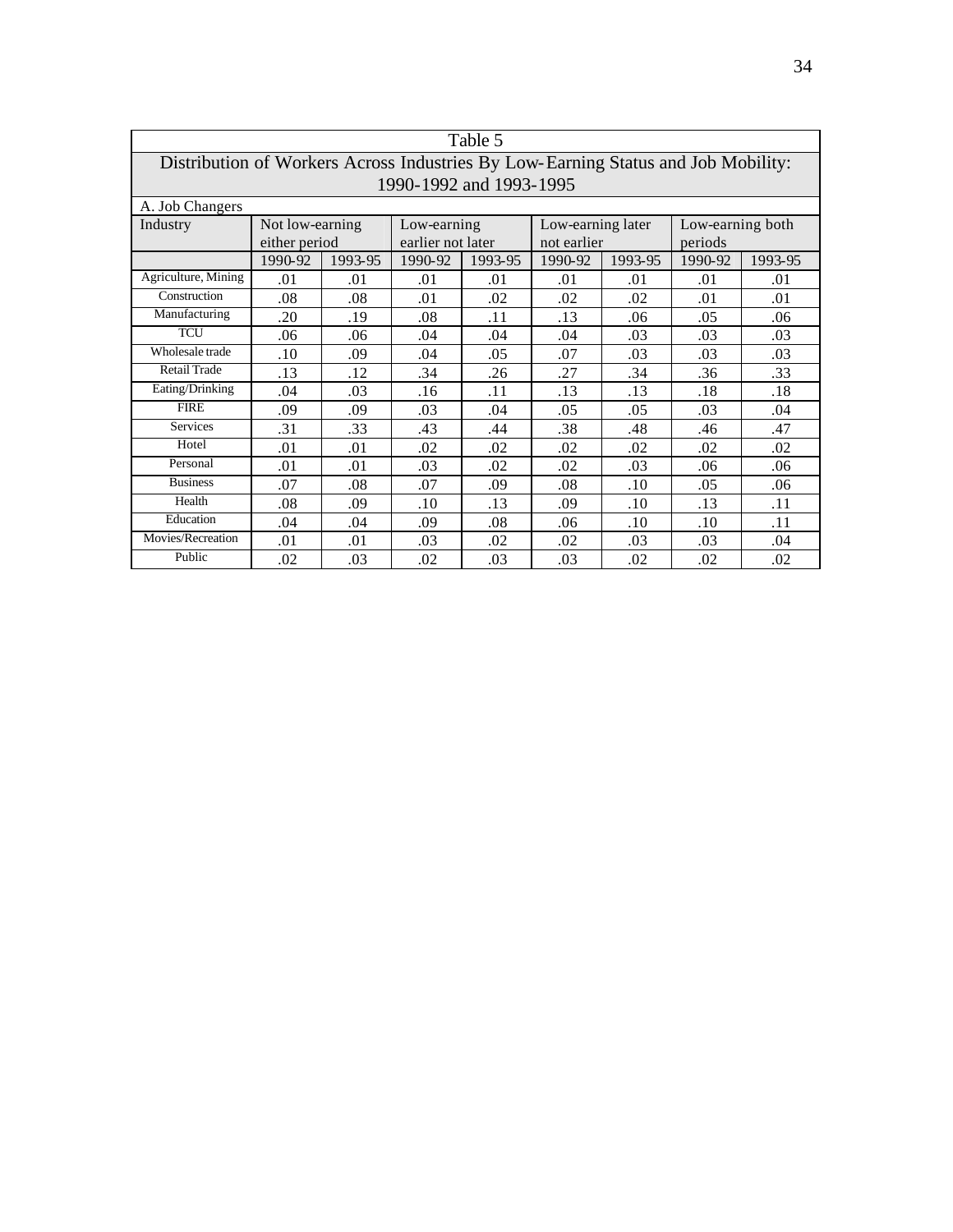| Table 5                                                                        |                 |                                                     |         |              |  |  |  |  |
|--------------------------------------------------------------------------------|-----------------|-----------------------------------------------------|---------|--------------|--|--|--|--|
| Distribution of Workers Across Industries: 1990-1992 and 1993-1995 (Continued) |                 |                                                     |         |              |  |  |  |  |
| B. Non-Changers                                                                |                 |                                                     |         |              |  |  |  |  |
| Industry                                                                       | Not low-earning | Low-earning<br>Low-earning later not<br>Low-earning |         |              |  |  |  |  |
|                                                                                | either period   | earlier not later                                   | earlier | both periods |  |  |  |  |
|                                                                                |                 |                                                     |         |              |  |  |  |  |
| Agriculture,                                                                   | .01             | .01                                                 | .01     | .01          |  |  |  |  |
| Mining                                                                         |                 |                                                     |         |              |  |  |  |  |
| Construction                                                                   | .04             | .01                                                 | .02     | .01          |  |  |  |  |
| Manufacturing                                                                  | .24             | .06                                                 | .07     | .03          |  |  |  |  |
| <b>TCU</b>                                                                     | .08             | .03                                                 | .04     | .03          |  |  |  |  |
| Wholesale trade                                                                | .09             | .04                                                 | .03     | .03          |  |  |  |  |
| Retail Trade                                                                   | .09             | .40                                                 | .30     | .30          |  |  |  |  |
| Eating/Drinking                                                                | .02             | .11                                                 | .14     | .13          |  |  |  |  |
| <b>FIRE</b>                                                                    | .07             | .04                                                 | .04     | .03          |  |  |  |  |
| <b>Services</b>                                                                | .31             | .40                                                 | .46     | .42          |  |  |  |  |
| Hotel                                                                          | .01             | .01                                                 | .02     | .03          |  |  |  |  |
| Personal                                                                       | .01             | .02                                                 | .02     | .03          |  |  |  |  |
| <b>Business</b>                                                                | .03             | .04                                                 | .04     | .03          |  |  |  |  |
| Health                                                                         | .09             | .11                                                 | .11     | .09          |  |  |  |  |
| Education                                                                      | .11             | .19                                                 | .15     | .23          |  |  |  |  |
| Movies/                                                                        | .01             | .02                                                 | .02     | .03          |  |  |  |  |
| Recreation                                                                     |                 |                                                     |         |              |  |  |  |  |
| Public                                                                         | .07             | .03                                                 | .03     | .04          |  |  |  |  |

Note: Industry refers to a worker's dominant employer in each three-year period. Columns add up to 100% for one-digit industry categories (Agriculture, Construction, Manufacturing,

Transportation/Communications/Utilities, Wholesale Trade, Retail Trade, Finance/Insurance/Real Estate, Services, and Public Sector). Since the non-job changers in Part B have the same dominant employers in each of the two periods, only one set of results is presented.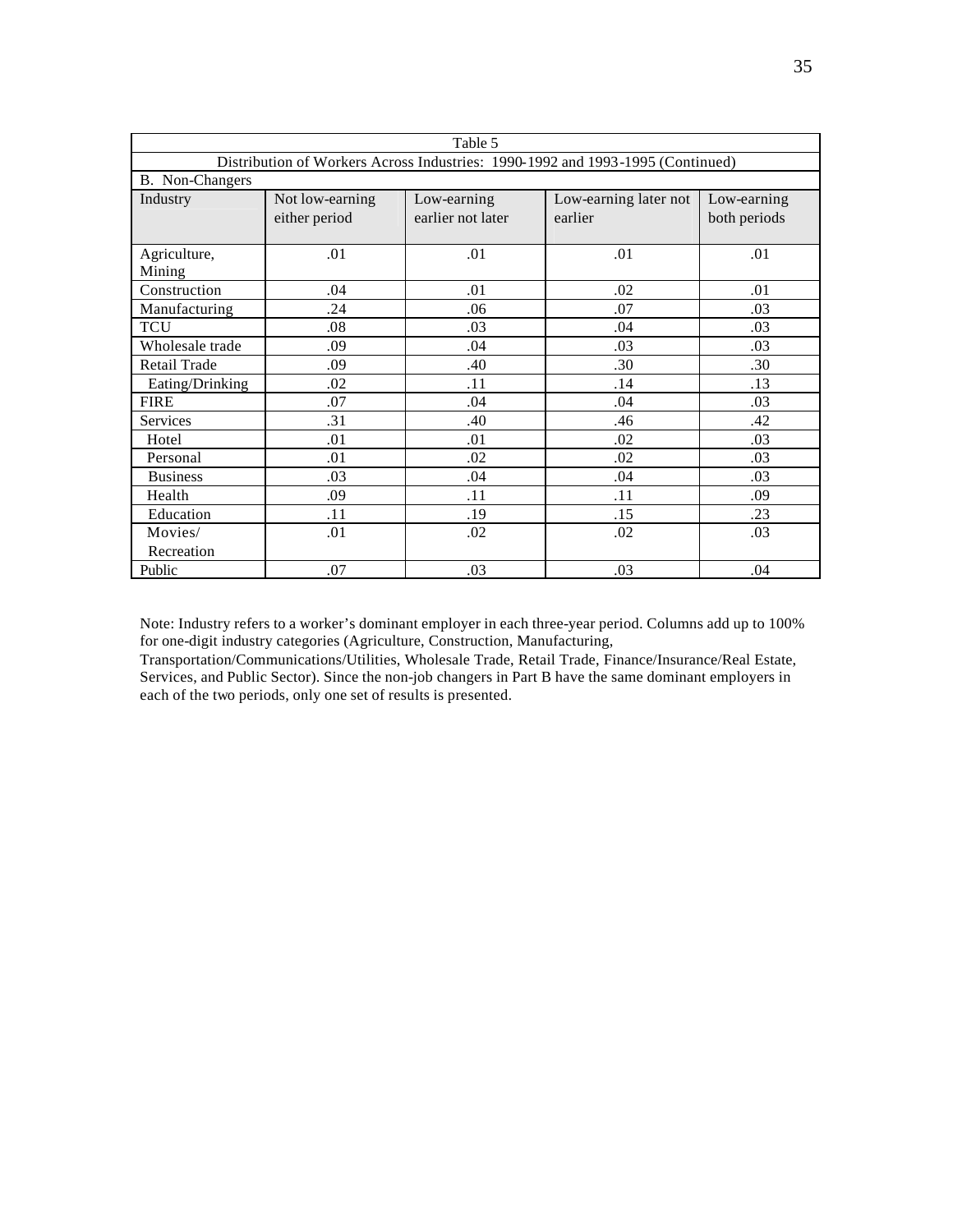| Table 6                                                                                         |                                  |         |                   |         |                   |         |                  |         |  |
|-------------------------------------------------------------------------------------------------|----------------------------------|---------|-------------------|---------|-------------------|---------|------------------|---------|--|
| Average Size and Turnover Rates of Dominant Employers By Low-Earning Status and Job Mobility of |                                  |         |                   |         |                   |         |                  |         |  |
|                                                                                                 | Workers: 1990-1992 and 1993-1995 |         |                   |         |                   |         |                  |         |  |
| A. Job Changers                                                                                 |                                  |         |                   |         |                   |         |                  |         |  |
|                                                                                                 | Not low-earning                  |         | Low-earning       |         | Low-earning later |         | Low-earning both |         |  |
|                                                                                                 | either period                    |         | earlier not later |         | not earlier       |         | periods          |         |  |
|                                                                                                 | 1990-92                          | 1993-95 | 1990-92           | 1993-95 | 1990-92           | 1993-95 | 1990-92          | 1993-95 |  |
| Average Firm Size                                                                               | 173                              | 170     | 153               | 159     | 172               | 138     | 124              | 107     |  |
| Average Turnover                                                                                | .297                             | .283    | .391              | .353    | .363              | .380    | .408             | .394    |  |
| Rate                                                                                            |                                  |         |                   |         |                   |         |                  |         |  |
| <b>B.</b> Non-Changers                                                                          |                                  |         |                   |         |                   |         |                  |         |  |
|                                                                                                 | Not low-earning                  |         | Low-earning       |         | Low-earning later |         | Low-earning both |         |  |
|                                                                                                 | either period                    |         | earlier not later |         | not earlier       |         | periods          |         |  |
| Average Firm Size                                                                               | 463<br>170<br>116<br>131         |         |                   |         |                   |         |                  |         |  |
| Average Turnover                                                                                | .214                             |         | .318              |         | .325              |         | .295             |         |  |
| Rate                                                                                            |                                  |         |                   |         |                   |         |                  |         |  |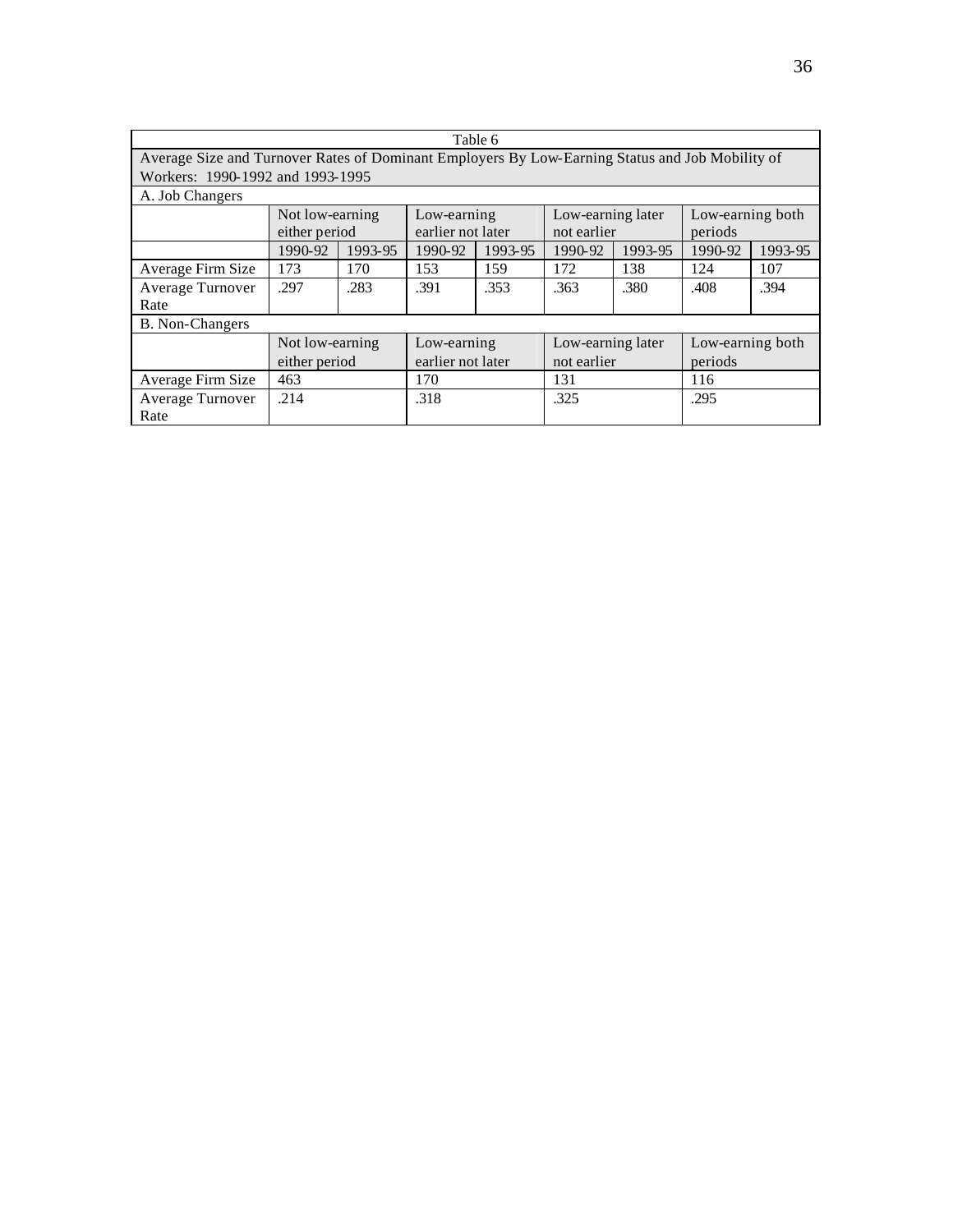| Table 7                |                                                                                          |                                                                         |                   |                |                |         |               |                          |
|------------------------|------------------------------------------------------------------------------------------|-------------------------------------------------------------------------|-------------------|----------------|----------------|---------|---------------|--------------------------|
|                        | Average Person and Firm Fixed Effects: By Low-Earning Status and Job Mobility of Workers |                                                                         |                   |                |                |         |               |                          |
| A. Job-Changers        |                                                                                          |                                                                         |                   |                |                |         |               |                          |
|                        |                                                                                          | Low-earning both<br>Low-earning later<br>Not low-earning<br>Low-earning |                   |                |                |         |               |                          |
|                        | either period                                                                            |                                                                         | earlier not later |                | not earlier    |         | periods       |                          |
|                        | 1990-92                                                                                  | 1993-95                                                                 | 1990-92           | 1993-95        | 1990-92        | 1993-95 | 1990-92       | 1993-95                  |
| Person Fixed           |                                                                                          |                                                                         |                   |                |                |         |               |                          |
| Effect                 |                                                                                          |                                                                         |                   |                |                |         |               |                          |
| Total                  | $-.05$                                                                                   | $\blacksquare$                                                          | $-.19$            | $\blacksquare$ | $-16$          |         | $-.22$        | $\overline{\phantom{a}}$ |
| Adjusted               | $-.11$                                                                                   |                                                                         | $-.68$            |                | $-.73$         |         | $-.89$        |                          |
| Firm Fixed Effects     | .06                                                                                      | .04                                                                     | $-.36$            | $-.24$         | $-.15$         | $-.37$  | $-.43$        |                          |
|                        |                                                                                          |                                                                         |                   |                |                |         |               |                          |
| <b>B.</b> Non-Changers |                                                                                          |                                                                         |                   |                |                |         |               |                          |
|                        | Not low-wage                                                                             |                                                                         | Low-wage earlier  |                | Low-wage later |         | Low-wage both |                          |
|                        | either period                                                                            |                                                                         | not later         |                | not earlier    |         | periods       |                          |
| Person Fixed           |                                                                                          |                                                                         |                   |                |                |         |               |                          |
| Effect                 |                                                                                          |                                                                         |                   |                |                |         |               |                          |
| Total                  | $-.02$                                                                                   |                                                                         | $-16$             |                | $-.18$         |         | $-.19$        |                          |
| Adjusted               | $-.03$<br>$-.84$<br>$-1.05$<br>$-.90$                                                    |                                                                         |                   |                |                |         |               |                          |
| Firm Fixed Effects     | .09                                                                                      |                                                                         | $-.35$            |                | $-.36$         |         | $-.41$        |                          |

Note: Since person effects are fixed, their averages do not change between 1990-92 and 1993-95.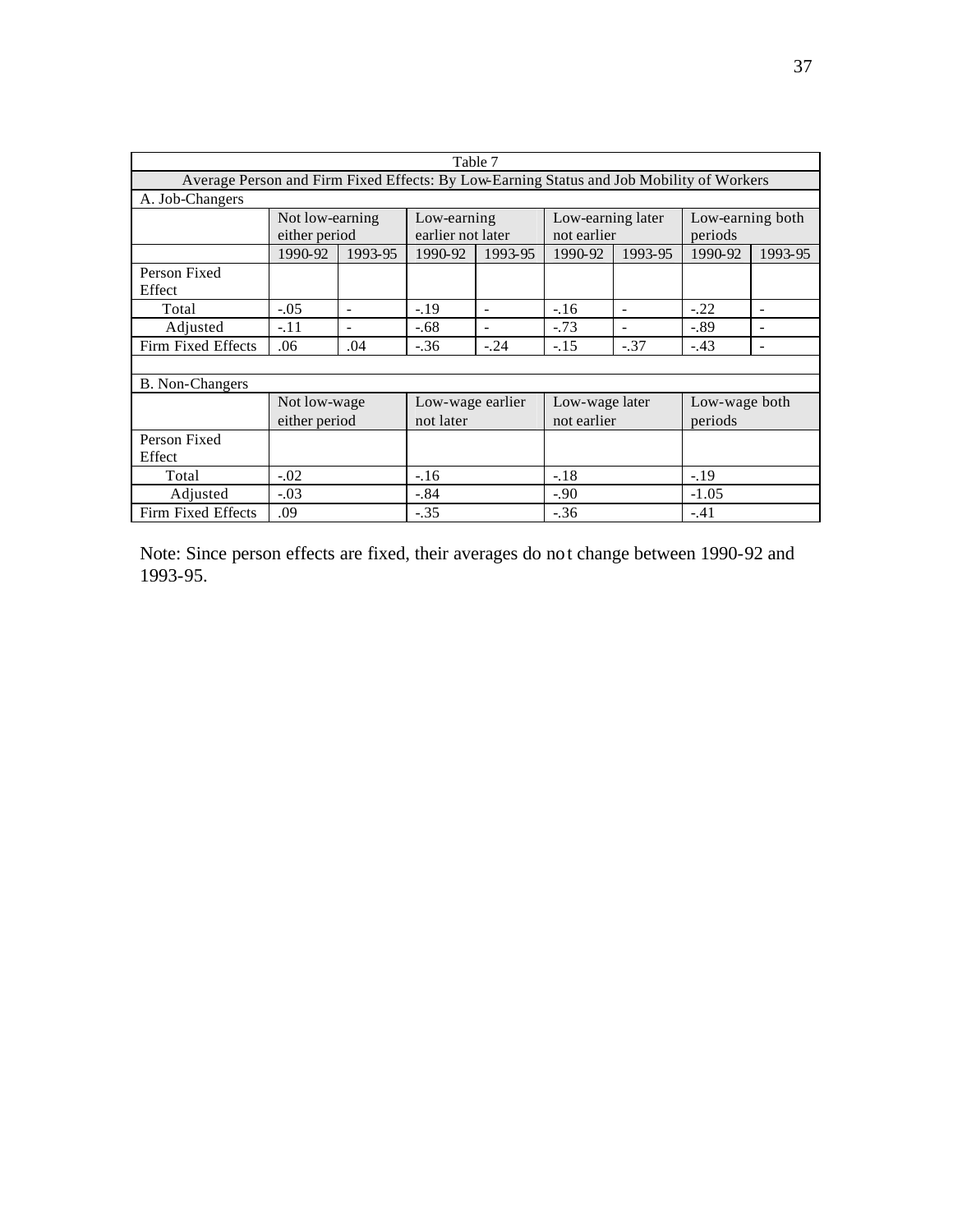|                                                                                                | Table 8            |              |              |              |  |  |  |  |
|------------------------------------------------------------------------------------------------|--------------------|--------------|--------------|--------------|--|--|--|--|
| Regression Estimates: Determinants of Changes in Ln(Earnings) per Quarter with Dominant Firms, |                    |              |              |              |  |  |  |  |
|                                                                                                | 1993-95 v. 1990-92 |              |              |              |  |  |  |  |
|                                                                                                | (1)                | (2)          | (3)          | (4)          |  |  |  |  |
| Change in:                                                                                     |                    |              |              |              |  |  |  |  |
| Firm Fixed Effect                                                                              | 0.717              | 0.685        | 0.647        | 0.610        |  |  |  |  |
|                                                                                                | $(25.61)$ **       | $(23.45)$ ** | $(21.88)$ ** | $(20.98)$ ** |  |  |  |  |
| Firm Size                                                                                      |                    |              | 0.044        | 0.049        |  |  |  |  |
|                                                                                                |                    |              | $(2.47)^*$   | $(2.80)$ **  |  |  |  |  |
| Firm Turnover                                                                                  |                    |              | $-0.185$     | $-0.178$     |  |  |  |  |
|                                                                                                |                    |              | $(7.30)$ **  | $(7.13)$ **  |  |  |  |  |
| <b>Industry Status</b>                                                                         |                    |              |              |              |  |  |  |  |
| Retail Trade/Services in Both Periods                                                          |                    | $-0.035$     | $-0.036$     | $-0.092$     |  |  |  |  |
|                                                                                                |                    | (1.25)       | (1.28)       | $(3.31)$ **  |  |  |  |  |
| Retail Trade/Services to Manufacturing                                                         |                    | 0.102        | 0.074        | $-0.027$     |  |  |  |  |
|                                                                                                |                    | (1.58)       | (1.15)       | (0.42)       |  |  |  |  |
| Retail Trade/Services to Other                                                                 |                    | 0.075        | 0.062        | $-0.023$     |  |  |  |  |
|                                                                                                |                    | (1.53)       | (1.26)       | (0.47)       |  |  |  |  |
| Other to Retail Trade/Services                                                                 |                    | $-0.104$     | $-0.102$     | $-0.197$     |  |  |  |  |
|                                                                                                |                    | $(2.03)*$    | $(2.00)*$    | $(3.93)$ **  |  |  |  |  |
| Manufacturing to Retail Trade/Services                                                         |                    | $-0.087$     | $-0.060$     | $-0.154$     |  |  |  |  |
|                                                                                                |                    | (1.29)       | (0.88)       | $(2.32)*$    |  |  |  |  |
| Manufacturing to Other                                                                         |                    | 0.165        | 0.174        | 0.049        |  |  |  |  |
|                                                                                                |                    | (1.53)       | (1.63)       | (0.46)       |  |  |  |  |
| Other to Manufacturing                                                                         |                    | 0.256        | 0.227        | 0.130        |  |  |  |  |
|                                                                                                |                    | $(2.48)$ *   | $(2.19)*$    | (1.28)       |  |  |  |  |
| Manufacturing in Both Periods                                                                  |                    | $-0.009$     | $-0.009$     | $-0.041$     |  |  |  |  |
|                                                                                                |                    | (0.20)       | (0.19)       | (0.86)       |  |  |  |  |
| Person fixed effects                                                                           |                    |              |              | 0.305        |  |  |  |  |
|                                                                                                |                    |              |              | $(22.61)$ ** |  |  |  |  |
| R squared                                                                                      | 0.05               | 0.05         | 0.05         | .09          |  |  |  |  |

Note: Samples include only those who are low earners in the period 1990-92. Only the constant term is not presented above.